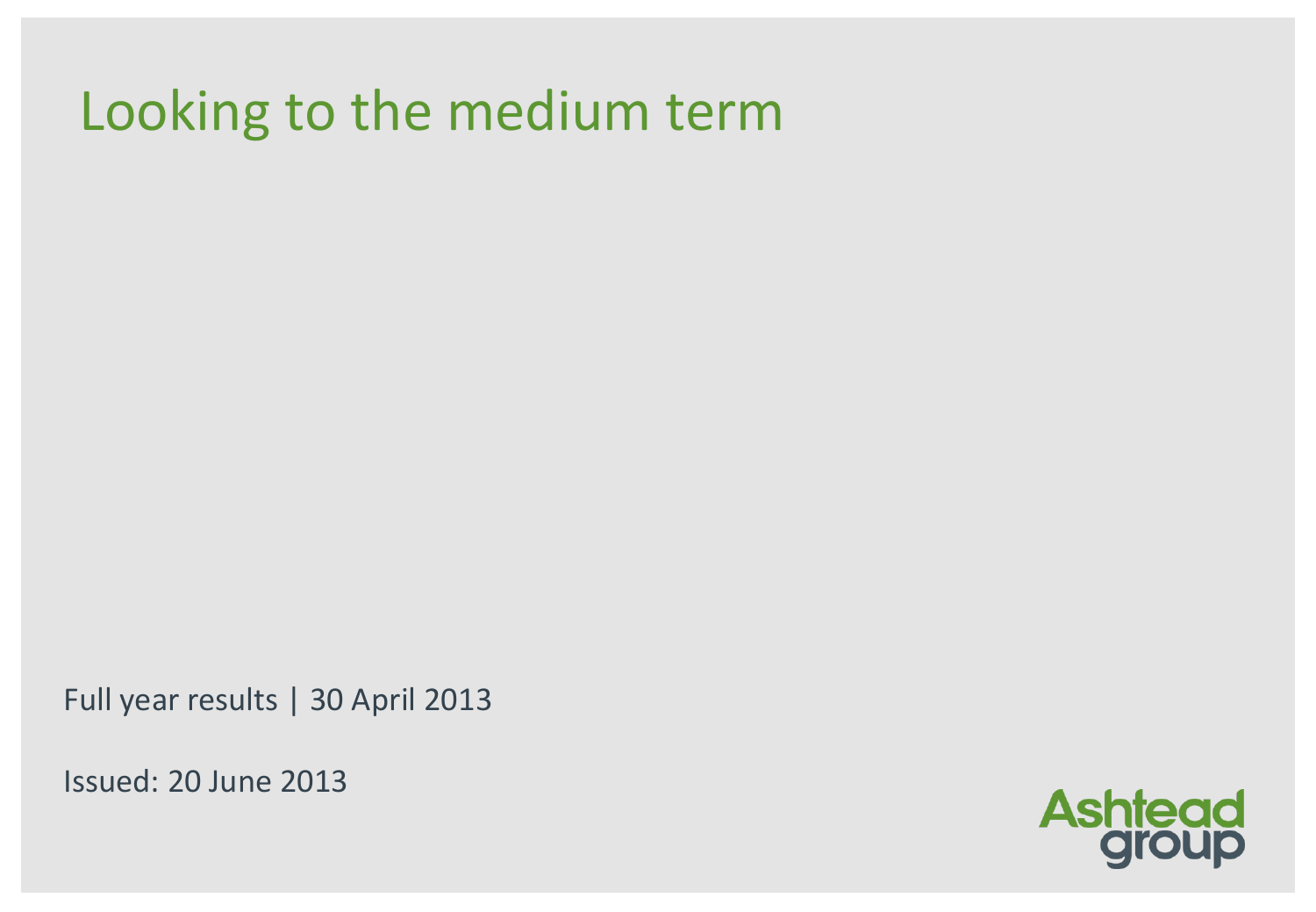## Legal notice

This presentation has been prepared to inform investors and prospective investors in the secondary markets about the Group and does not constitute an offer of securities or otherwise constitute an invitation or inducement to any person to underwrite, subscribe for or otherwise acquire securities in Ashtead Group plc or any of its subsidiary companies.

The presentation contains forward looking statements which are necessarily subject to risks and uncertainties because they relate to future events. Our business and operations are subject to a variety of risks and uncertainties, many of which are beyond our control and, consequently, actual results may differ materially from those projected by any forward looking statements.

Some of the factors which may adversely impact some of these forward looking statements are discussed in the Group's audited results for the year ended 30 April 2013 under "Principal risks and uncertainties".

This presentation contains supplemental non-GAAP financial and operating information which the Group believes provides valuable insight into the performance of the business. Whilst this information is considered as important, it should be viewed as supplemental to the Group's financial results prepared in accordance with International Financial Reporting Standards and not as a substitute for them.

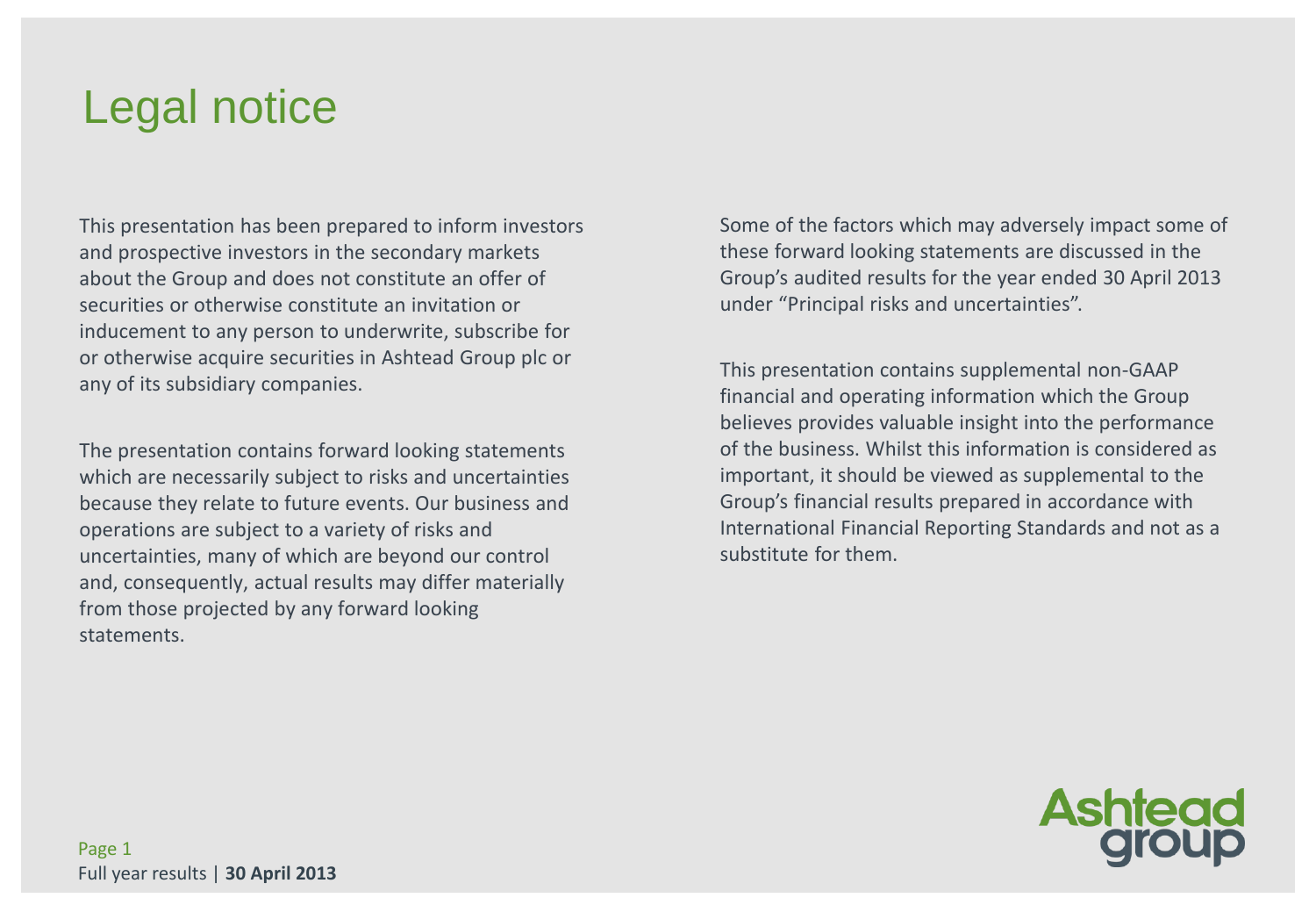### **Overview**

- Momentum sustained in Q4 with Sunbelt rental revenue up 23%
- Record Group pre-tax profit for the year of £247m (2012: £131m)
- Group EBITDA margins of 38% (2012: 34%)
- £580m of capital invested in the business
- Net debt to EBITDA leverage reduced to 2.0 times (2012: 2.2 times)
- Group RoI of 16% (2012: 12%)
- Proposed final dividend of 6.0p making 7.5p for the year (2012: 3.5p)

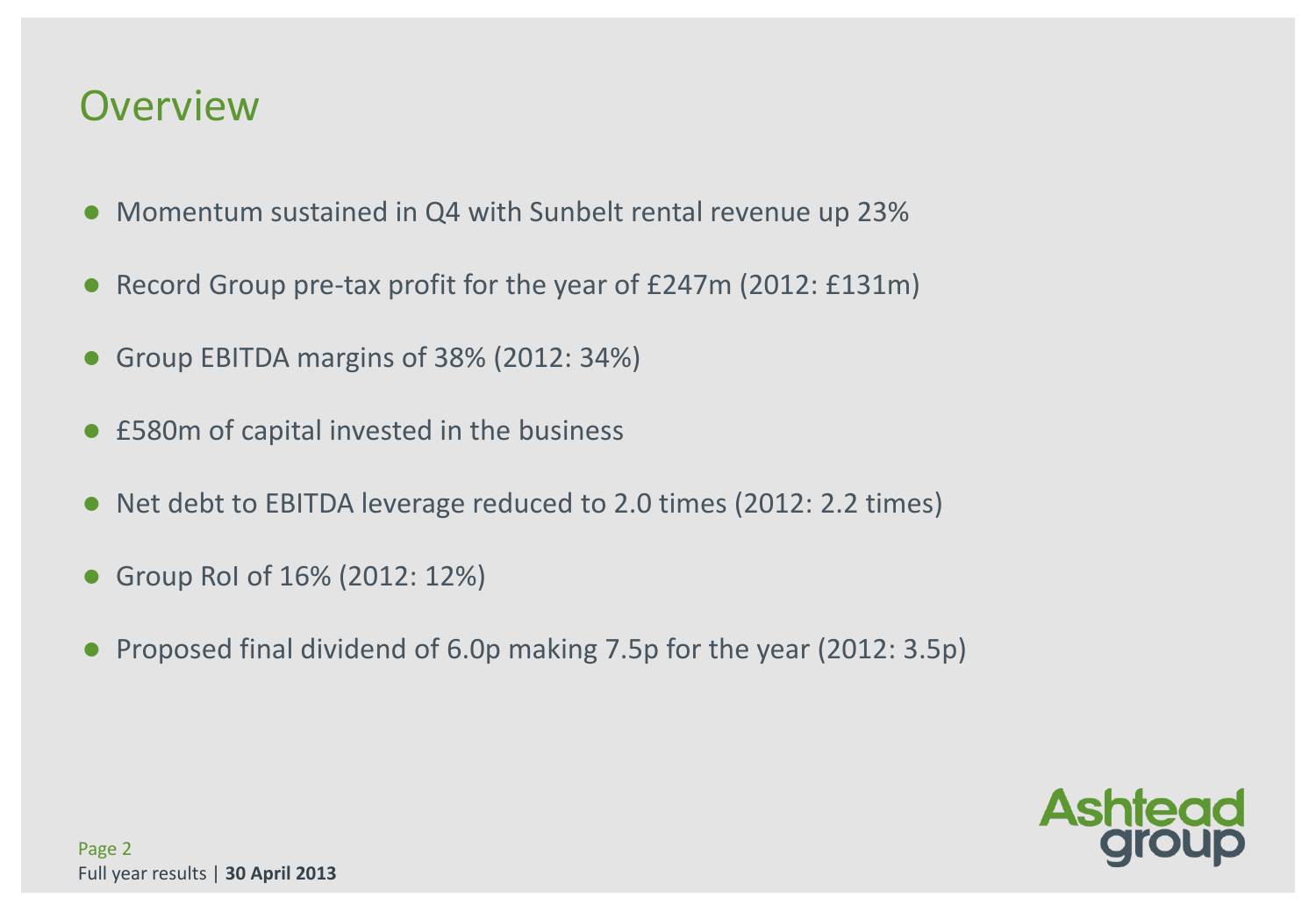# Suzanne Wood Finance director

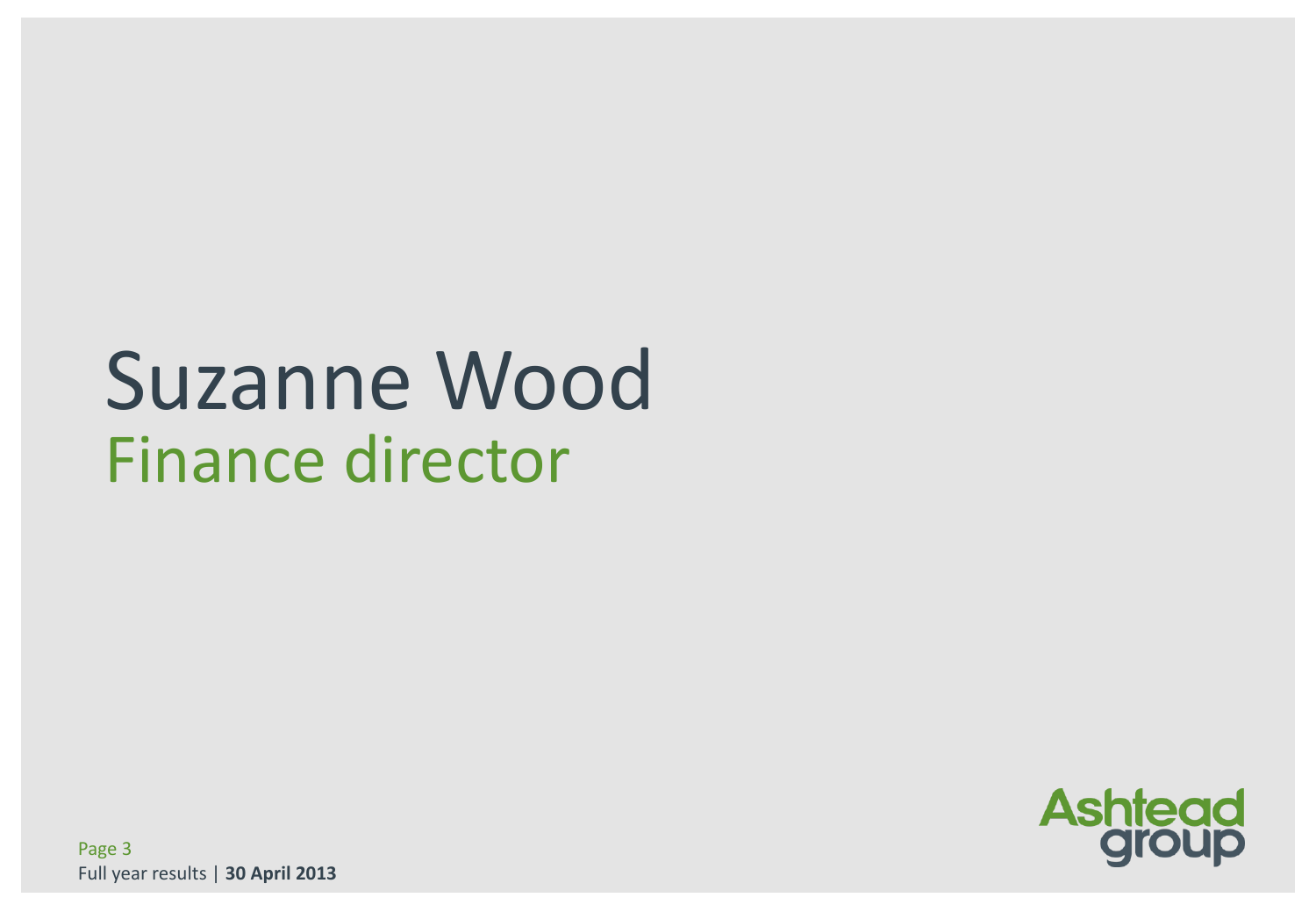### Q4 Group revenue and profit

|                                    |       | Q <sub>4</sub> |                     |
|------------------------------------|-------|----------------|---------------------|
| (fm)                               | 2013  | 2012           | Change <sup>1</sup> |
| <b>Revenue</b>                     | 348   | 288            | 17%                 |
| - of which rental                  | 307   | 246            | 21%                 |
| Operating costs                    | (225) | (199)          | 10%                 |
| <b>EBITDA</b>                      | 123   | 89             | 34%                 |
| Depreciation                       | (60)  | (51)           | 15%                 |
| <b>Operating profit</b>            | 63    | 38             | 58%                 |
| Net interest                       | (11)  | (12)           | $-19%$              |
| Profit before tax and amortisation | 52    | 26             | 95%                 |
| Earnings per share (p)             | 7.0   | 4.0            | 71%                 |
| <b>Margins</b>                     |       |                |                     |
| - EBITDA                           | 35%   | 31%            |                     |
| - Operating profit                 | 18%   | 13%            |                     |

*<sup>1</sup> At constant exchange rates*

*<sup>2</sup>The results in the table above are the Group's underlying results and are stated before exceptionals, intangible amortisation and fair value remeasurements*

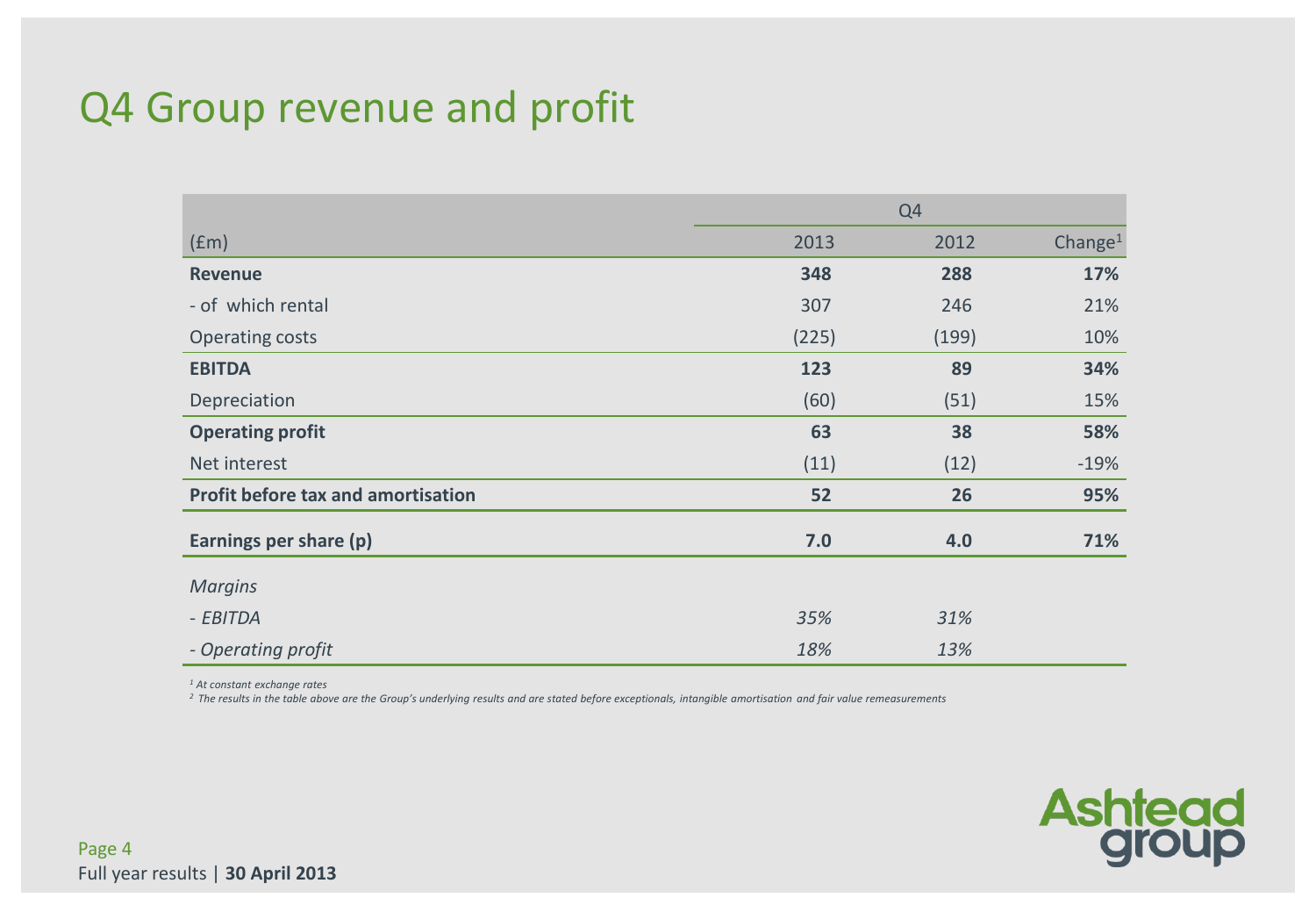### Full year Group revenue and profit

|                                           |       | <b>FY</b> |                     |
|-------------------------------------------|-------|-----------|---------------------|
| (fm)                                      | 2013  | 2012      | Change <sup>1</sup> |
| <b>Revenue</b>                            | 1,362 | 1,135     | 19%                 |
| - of which rental                         | 1,206 | 1,006     | 19%                 |
| Operating costs                           | (843) | (754)     | 11%                 |
| <b>EBITDA</b>                             | 519   | 381       | 35%                 |
| Depreciation                              | (229) | (200)     | 14%                 |
| <b>Operating profit</b>                   | 290   | 181       | 58%                 |
| Net interest                              | (43)  | (50)      | $-15%$              |
| <b>Profit before tax and amortisation</b> | 247   | 131       | 87%                 |
| Earnings per share (p)                    | 31.6  | 17.3      | 80%                 |
| <b>Margins</b>                            |       |           |                     |
| - EBITDA                                  | 38%   | 34%       |                     |
| - Operating profit                        | 21%   | 16%       |                     |

*<sup>1</sup> At constant exchange rates*

*<sup>2</sup>The results in the table above are the Group's underlying results and are stated before exceptionals, intangible amortisation and fair value remeasurements*

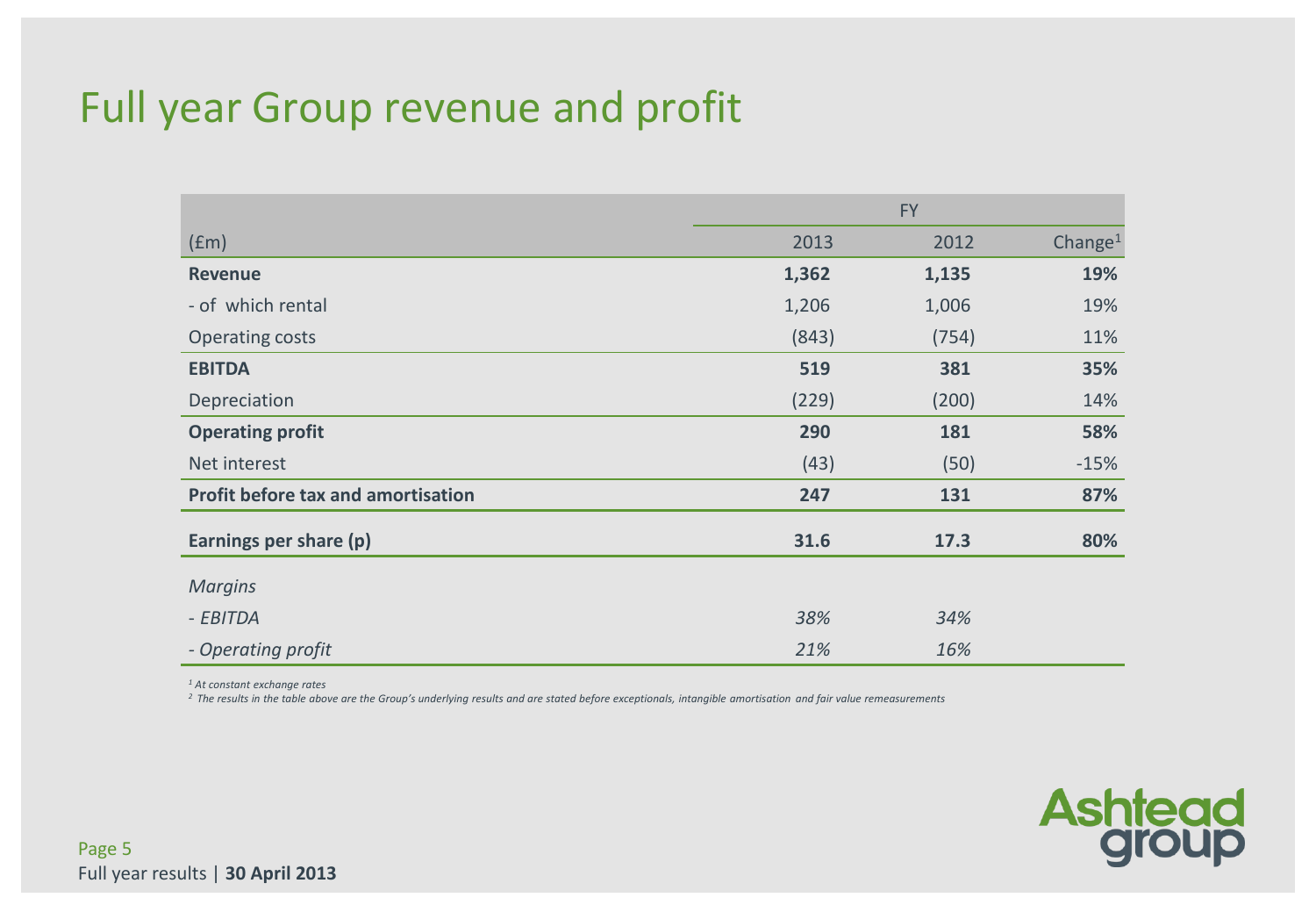### Full year divisional results – Sunbelt



|                     | Revenue bridge |       |
|---------------------|----------------|-------|
|                     | Change         | (5m)  |
| 2012 rental revenue |                | 1,335 |
| Change - Volume     | $+13%$         | 180   |
| – Yield             | $+7%$          | 96    |
| 2013 rental revenue |                | 1,611 |
| Sales revenue       |                | 209   |
| 2013 total revenue  |                | 1,820 |

|                                            | <b>EBITDA</b> bridge |                 |
|--------------------------------------------|----------------------|-----------------|
|                                            | Change               | $(\mathsf{5m})$ |
| 2012 EBITDA                                |                      | 541             |
| Rental revenue increase                    | $+21%$               | 276             |
| Operating cost increase                    | $+11%$               | (91)            |
| Increase in profit on sale of fixed assets |                      | 15              |
| <b>2013 EBITDA</b>                         |                      | 741             |

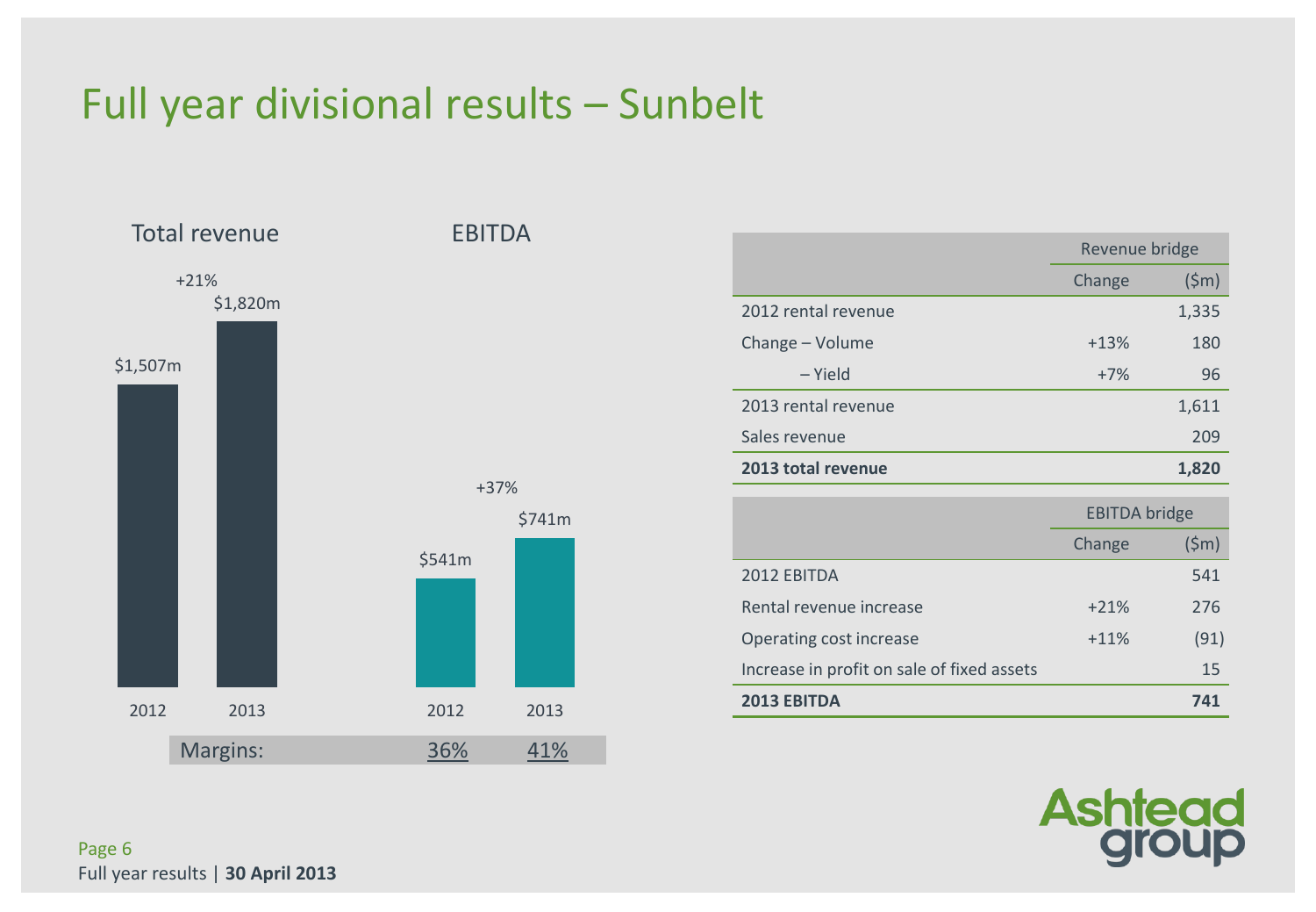### Full year results – A-Plant



|                     | Revenue bridge |                    |
|---------------------|----------------|--------------------|
|                     | Change         | (f <sub>em</sub> ) |
| 2012 rental revenue |                | 168                |
| Change - Volume     | $+11%$         | 18                 |
| - Yield             | $-2%$          | (3)                |
| 2013 rental revenue |                | 183                |
| Sales revenue       |                | 23                 |
| 2013 total revenue  |                | 206                |

|                                            | <b>EBITDA</b> bridge |               |
|--------------------------------------------|----------------------|---------------|
|                                            | Change               | (fm)          |
| 2012 EBITDA                                |                      | 49            |
| Rental revenue increase                    | $+9%$                | 15            |
| Operating cost increase                    | $+7%$                | (8)           |
| Increase in profit on sale of fixed assets |                      | $\mathcal{P}$ |
| <b>2013 EBITDA</b>                         |                      | 58            |

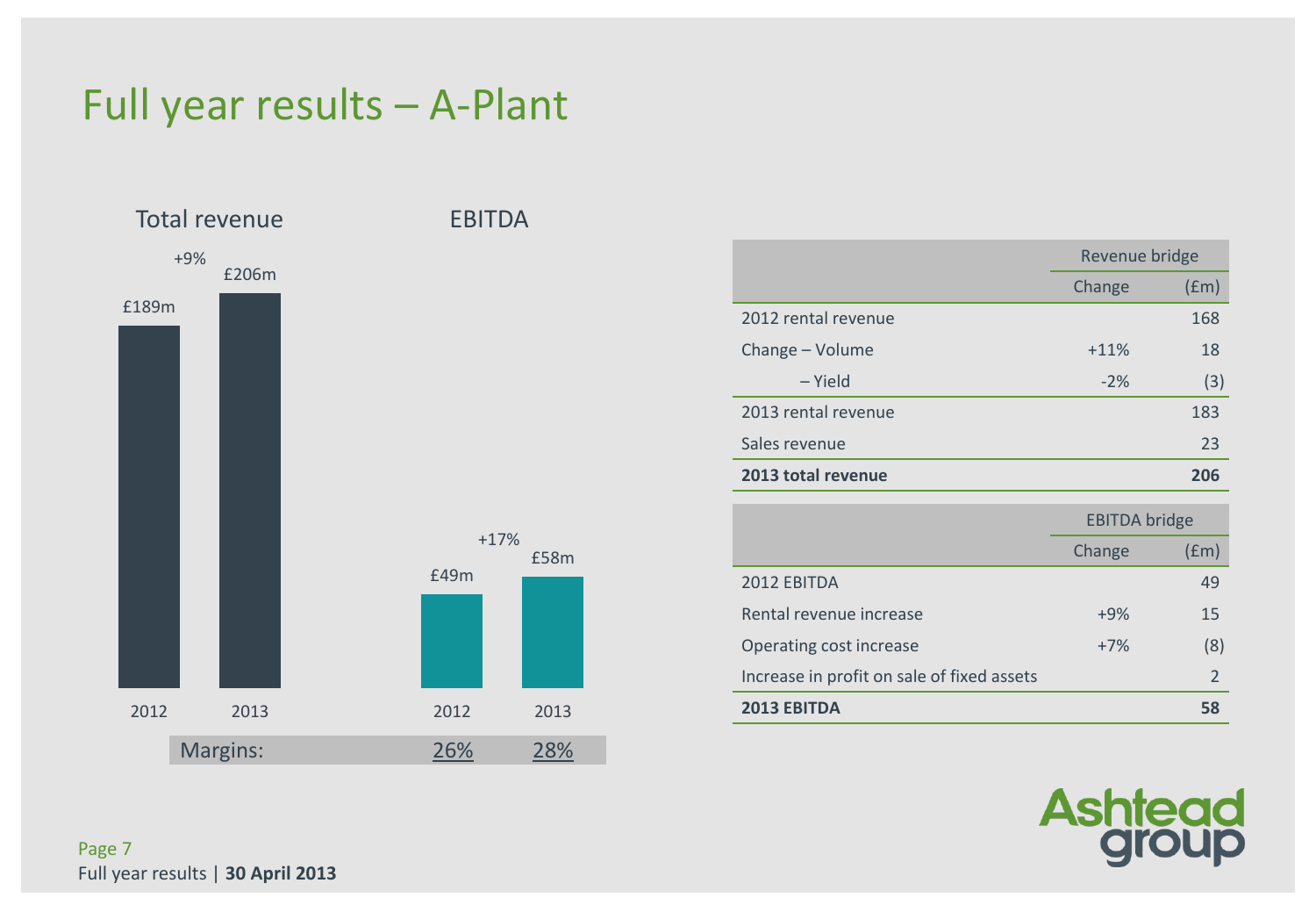### Cash flow

### Significant reinvestment in our rental fleet

| (fm)                                                  | 2013  | 2012  | Change |
|-------------------------------------------------------|-------|-------|--------|
| EBITDA before exceptional items                       | 519   | 381   | $+36%$ |
| Cash conversion ratio <sup>1</sup>                    | 97%   | 96%   |        |
| Cash inflow from operations <sup>2</sup>              | 501   | 365   | $+37%$ |
| Payments for capital expenditure                      | (583) | (408) |        |
| Rental equipment and other disposal proceeds received | 96    | 90    |        |
|                                                       | (487) | (318) |        |
| Interest and tax paid                                 | (48)  | (57)  |        |
| Exceptional costs paid                                | (16)  | (3)   |        |
| <b>Free cash flow</b>                                 | (50)  | (13)  |        |
| <b>Business acquisitions</b>                          | (34)  | (22)  |        |
| Dividends paid                                        | (20)  | (15)  |        |
| Purchase of own shares by the ESOT                    | (10)  | (3)   |        |
| Increase in net debt                                  | (114) | (53)  |        |

<sup>1</sup> Cash inflow from operations as a percentage of EBITDA

2 Before fleet changes and exceptionals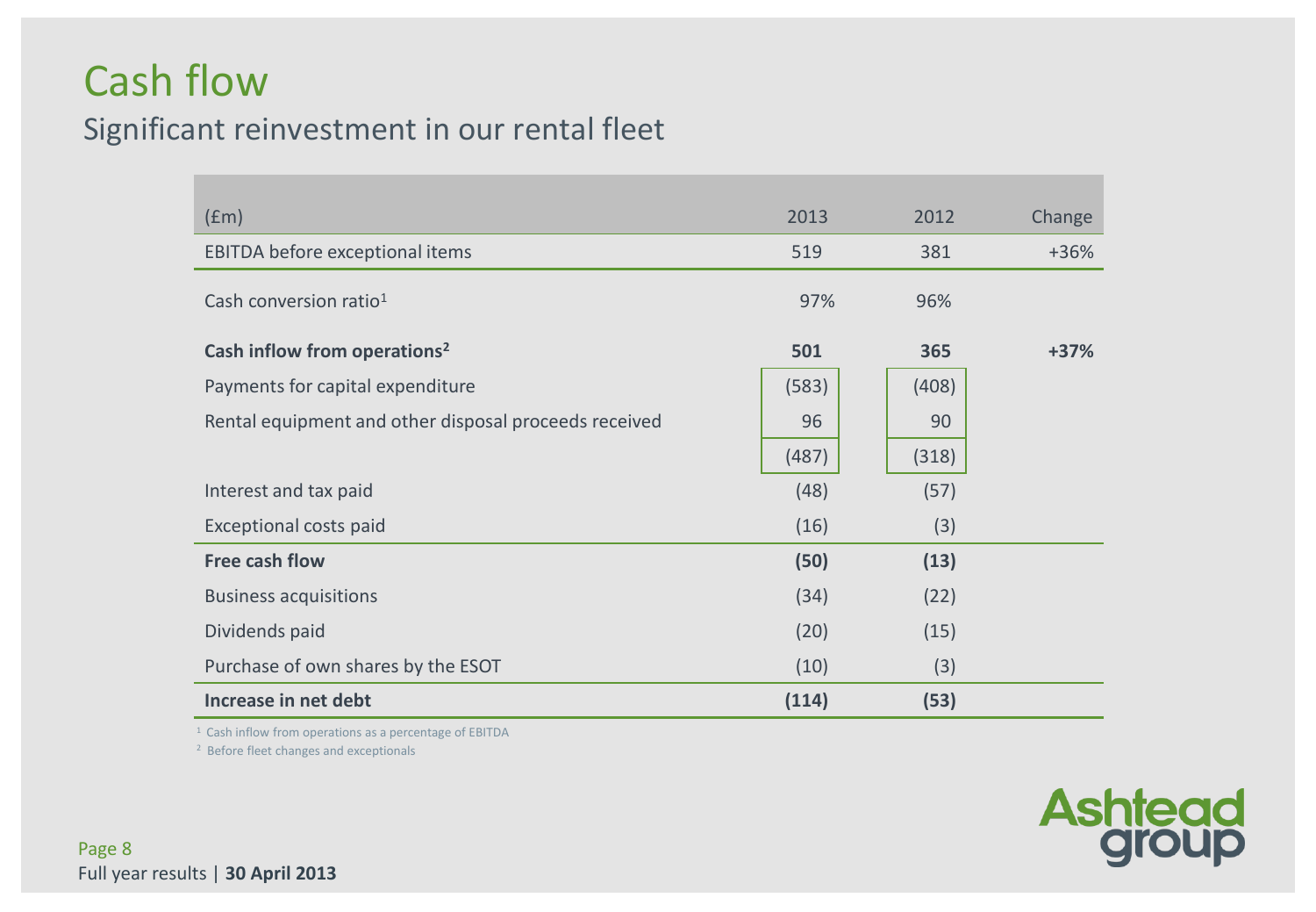### Net debt and leverage

Net debt to EBITDA continues to reduce as we invest in the fleet

| $(\text{fm})$                          | April<br>2013 | April<br>2012 |
|----------------------------------------|---------------|---------------|
| Net debt at 30 April                   | 854           | 776           |
| <b>Translation impact</b>              | 39            | 21            |
| Opening debt at closing exchange rates | 893           | 797           |
| Change from cash flows                 | 114           | 53            |
| Non-cash movements                     | 7             | 4             |
| Net debt at period end                 | 1,014         | 854           |
| Comprising:                            |               |               |
| First lien senior secured bank debt    | 716           | 540           |
| Second lien secured notes              | 315           | 334           |
| Finance lease obligations              | 3             | 3             |
| Cash in hand                           | (20)          | (23)          |
| <b>Total net debt</b>                  | 1,014         | 854           |
| Net debt to EBITDA leverage (x)        | 2.0           | 2.2           |



| <b>Interest</b>    |     |
|--------------------|-----|
| Floating rate: 69% |     |
| Fixed rate:        | 31% |

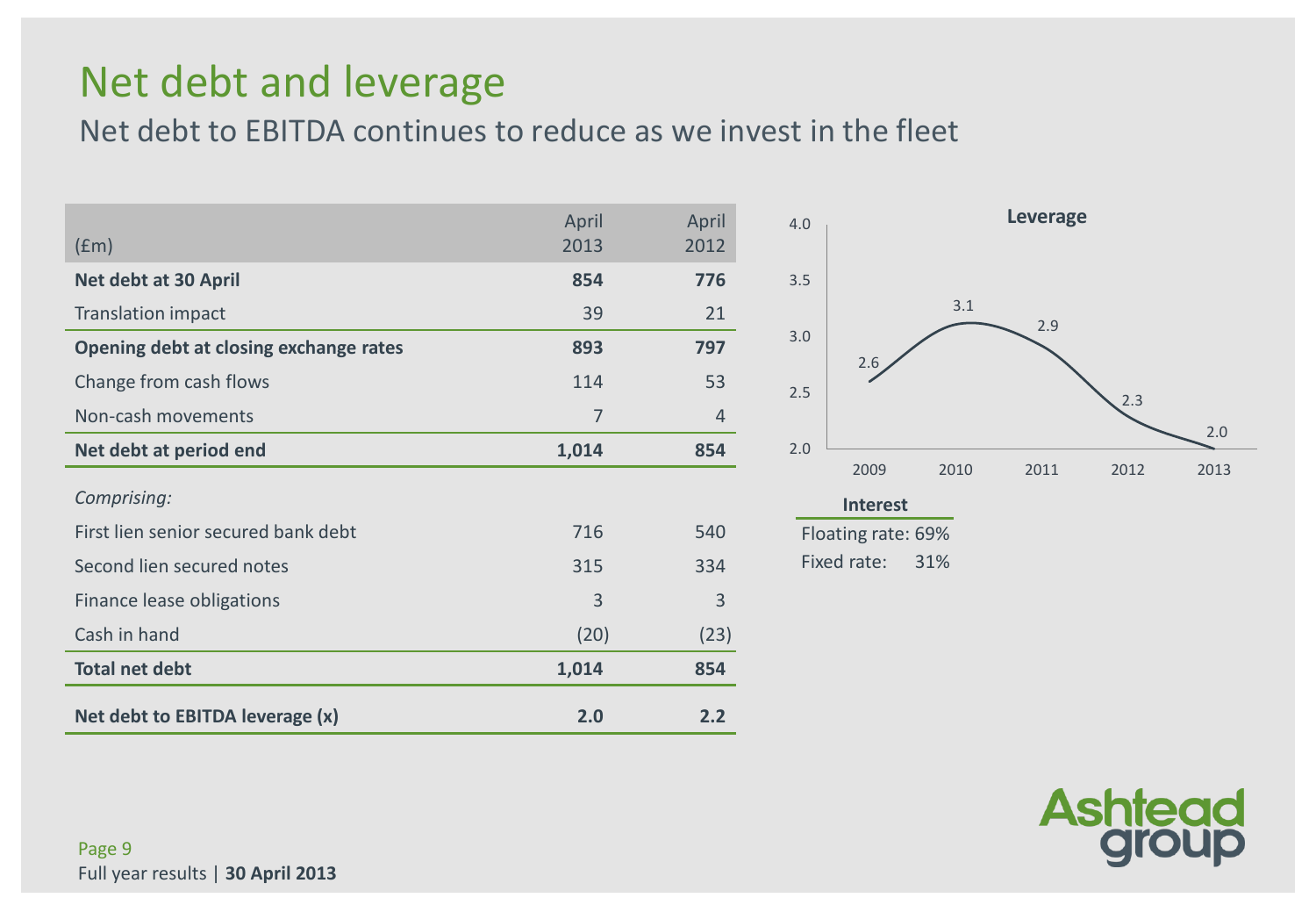### Strong RoI pre cyclical recovery







Page 10 Full year results | **30 April 2013**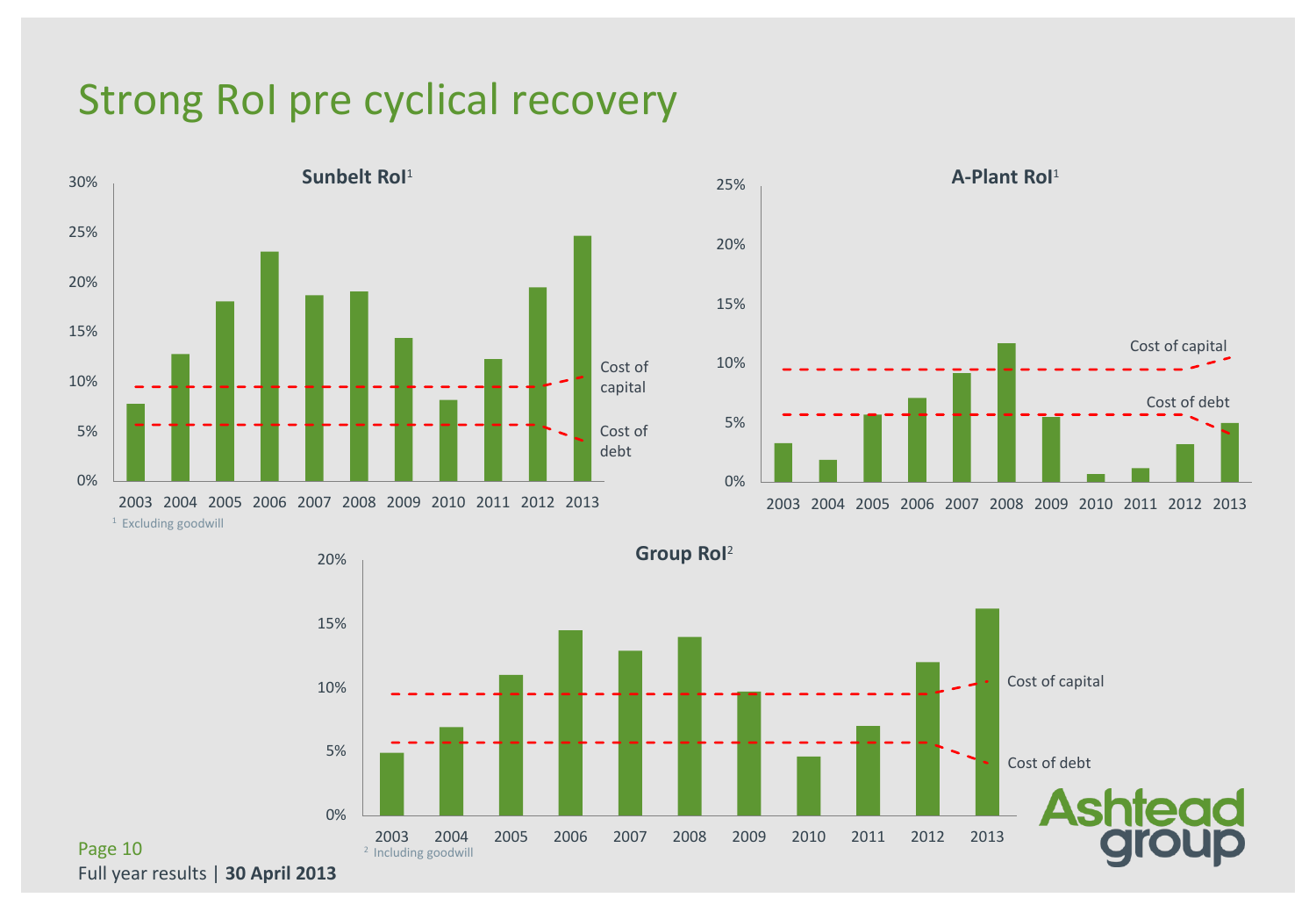# Geoff Drabble Chief executive



Page 11 Full year results | **30 April 2013**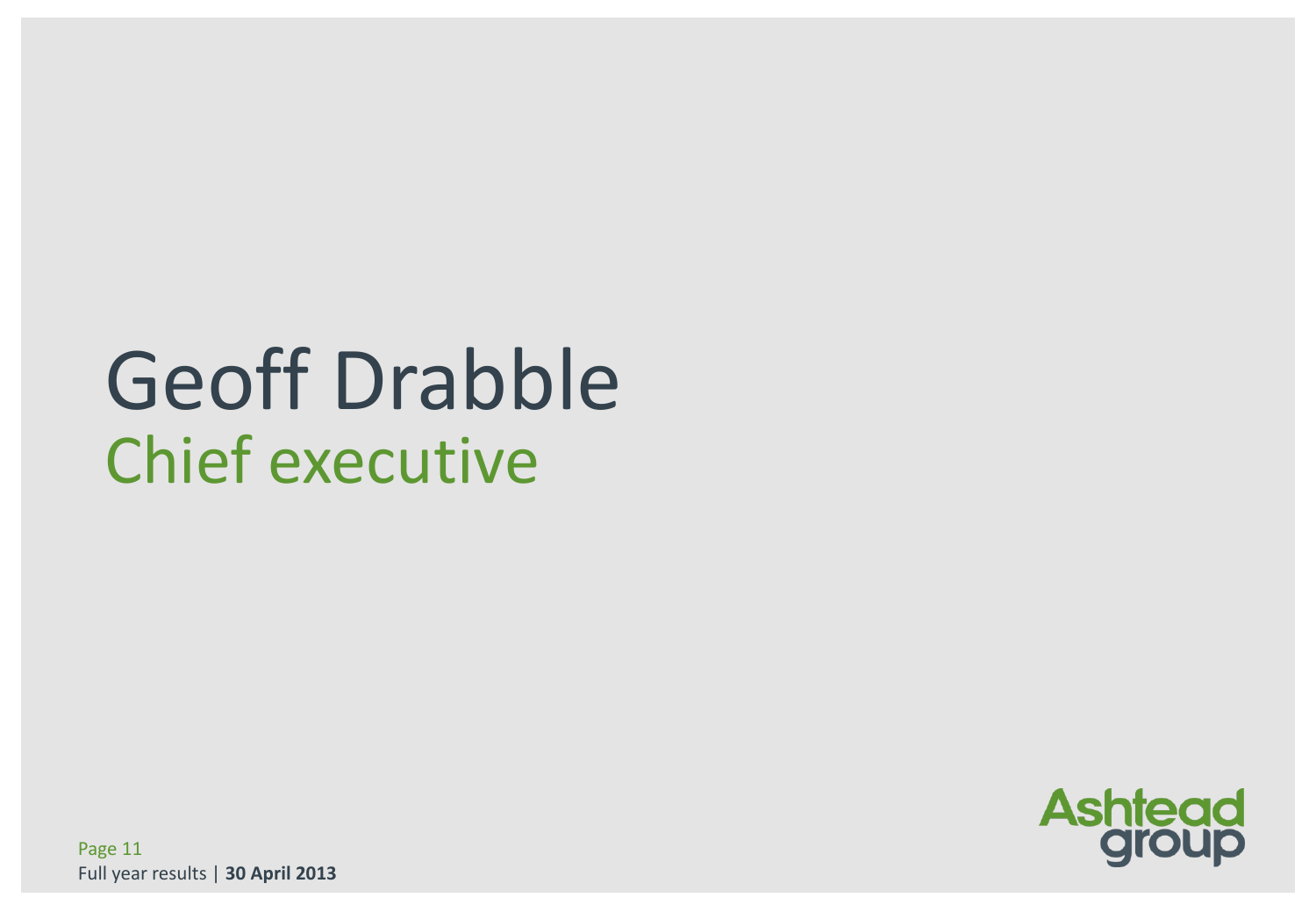### Sunbelt revenue drivers

Continuation of strong performance in both volume and yield



**Year over year change in yield**



Page 12 Full year results | **30 April 2013**



**Fleet size and growth**

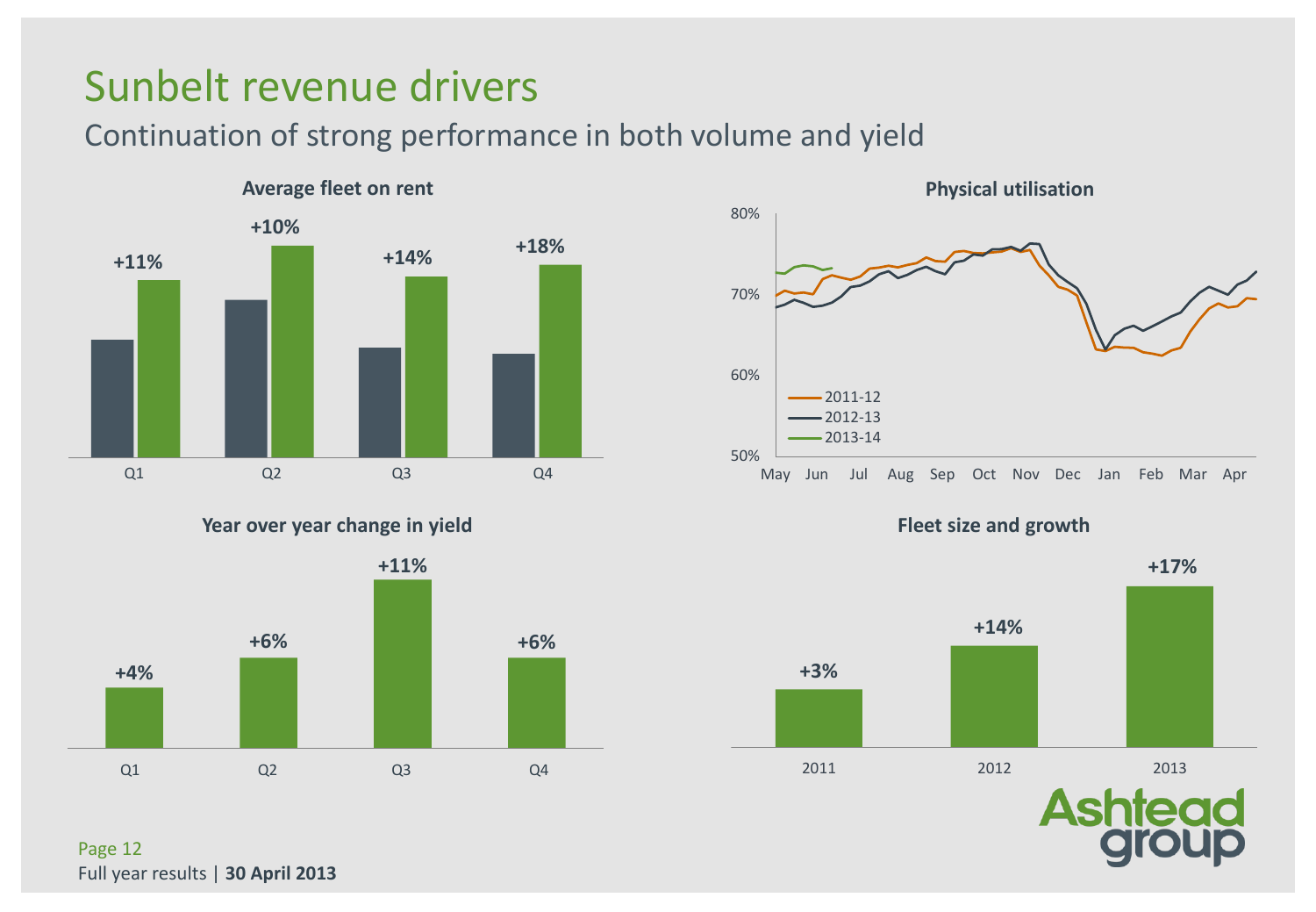### Key growth drivers over the longer term

Good long term potential for growth



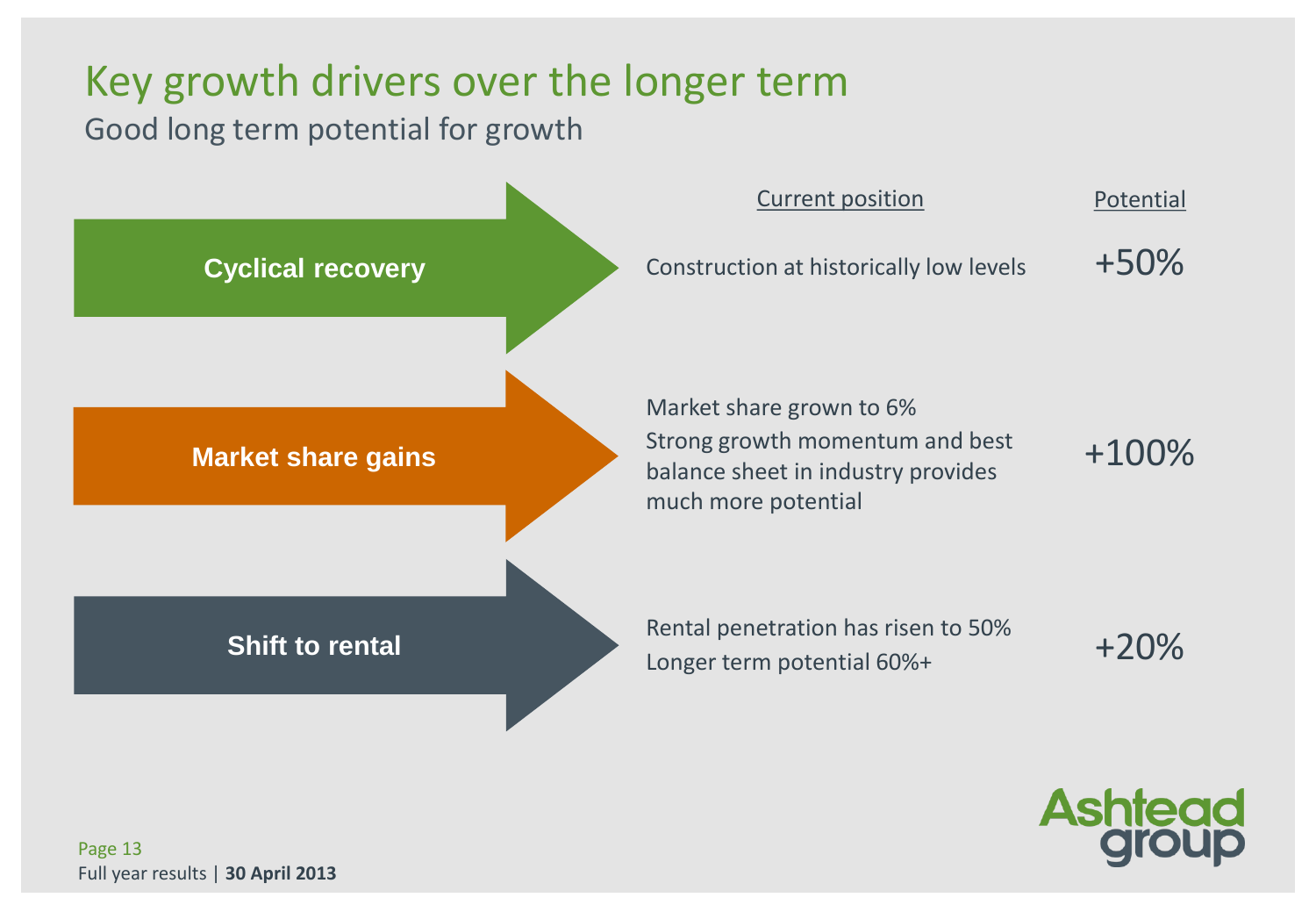### Cyclical recovery

### Still at very early stages of recovery



**US construction forecasts**





#### **US rental market forecast**

Page 14 Full year results | **30 April 2013**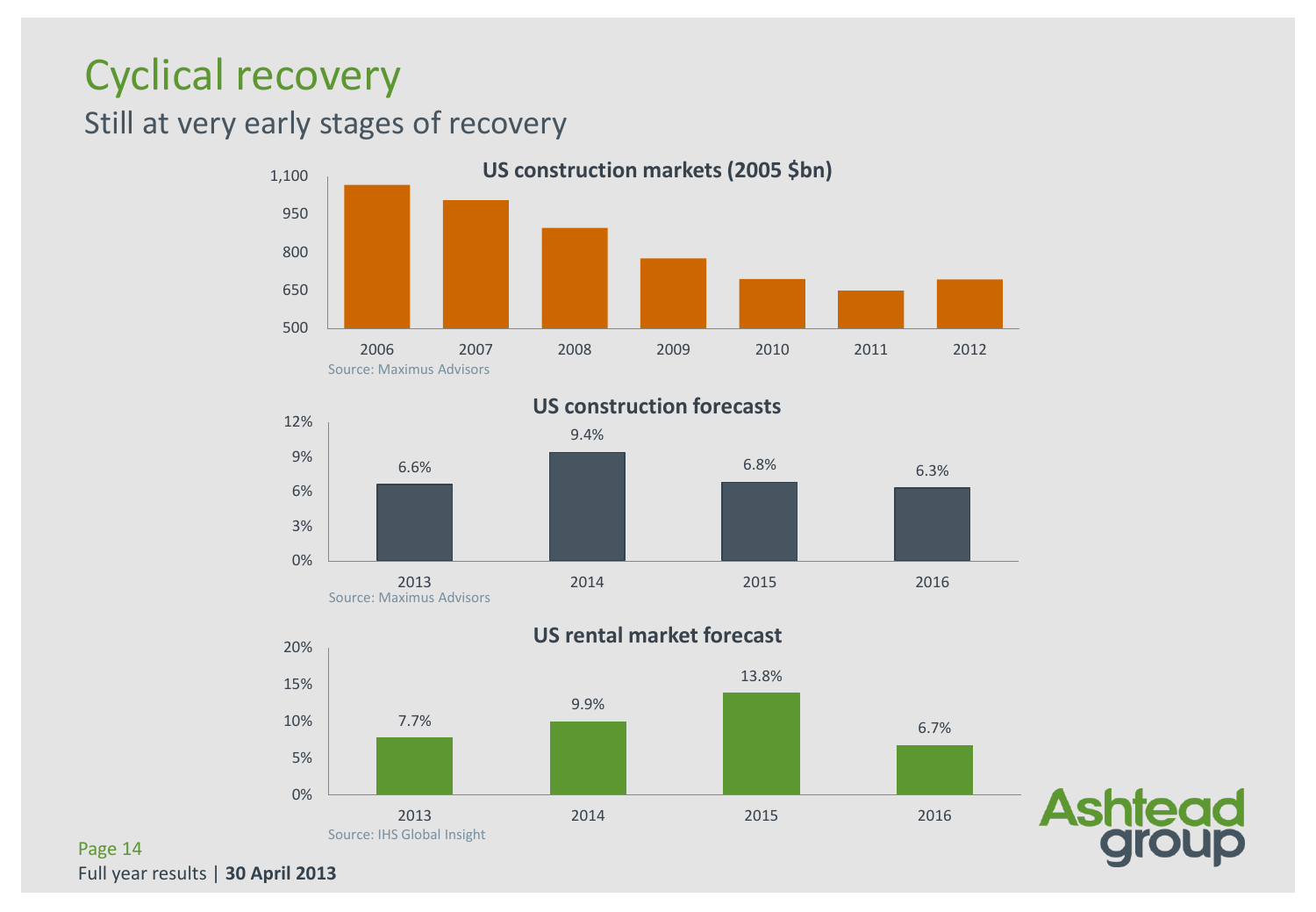### Will we get back to previous peaks of construction?

|                           | 2006<br>\$bn | <b>Base</b> | 2012 actual<br>% of base | 2017 forecast<br>% of base |
|---------------------------|--------------|-------------|--------------------------|----------------------------|
| <b>Total construction</b> | 1,167        | 100         | 73                       | 102                        |
| Total building:           | 962          | 100         | 60                       | 91                         |
| Residential<br>$\sim$ $-$ | 623          | 100         | 45                       | 79                         |
| - Non-residential         | 339          | 100         | 88                       | 111                        |
| Infrastructure            | 205          | 100         | 132                      | 154                        |

Source: Maximus Advisors

#### **Building square footage**

| (Millions of square feet) | 2006  | <b>Base</b> | 2012 actual<br>% of base | 2017 forecast<br>% of base |
|---------------------------|-------|-------------|--------------------------|----------------------------|
| <b>Total building</b>     | 5,281 | 100         | 42                       | $\prime\prime$             |
| - Residential             | 3,646 | 100         | 40                       | $\prime\prime$             |
| - Non-residential         | 1,635 | 100         | 46                       | 76                         |

**Ashtead**<br>group

Source: McGraw Hill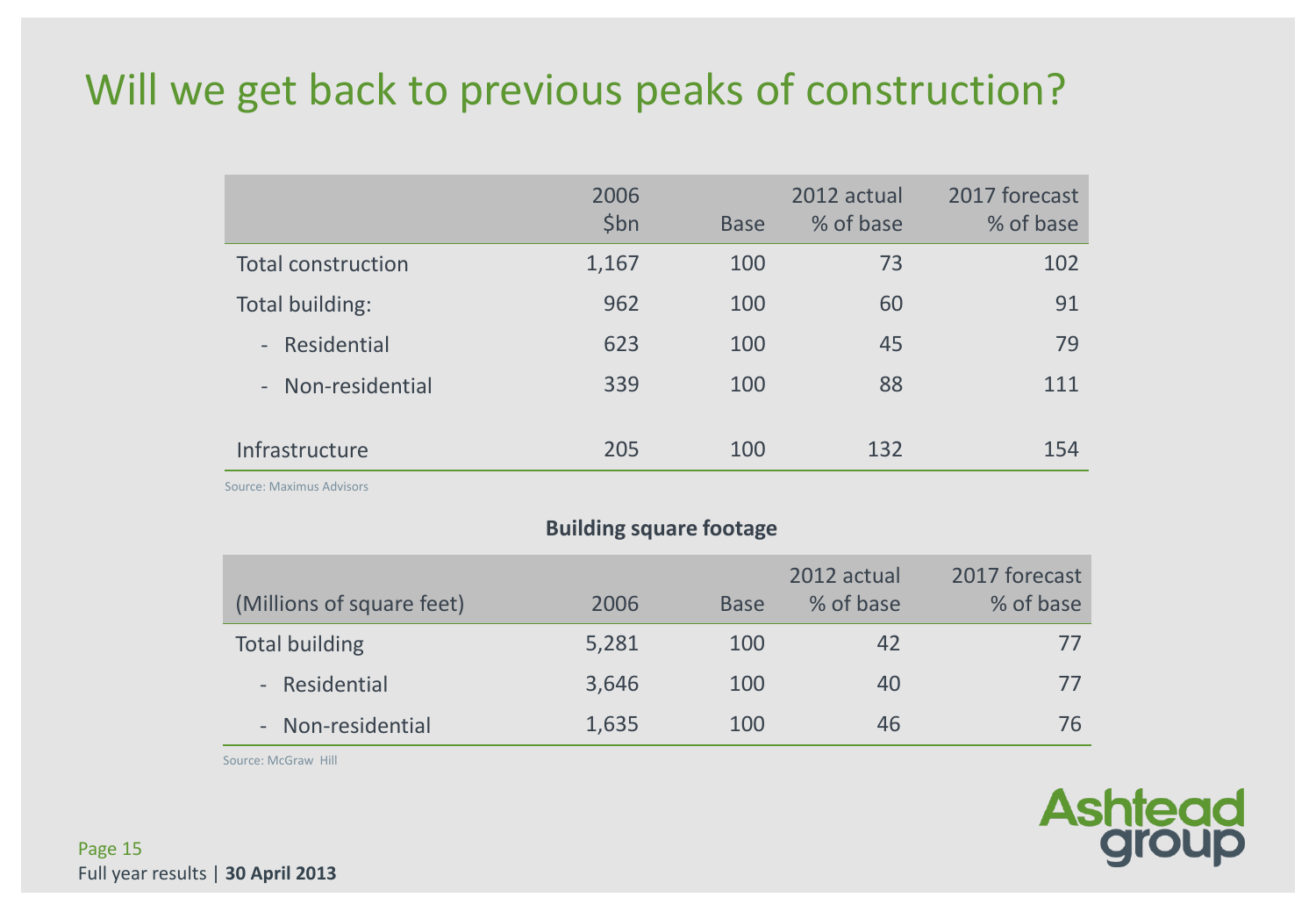### Market share gains

### Well placed to take advantage of favourable market conditions



#### **Benefitting from a fragmented market**



Source: RER / IHS Global Insight

Page 16 Full year results | **30 April 2013**





**Also gaining share against major peers**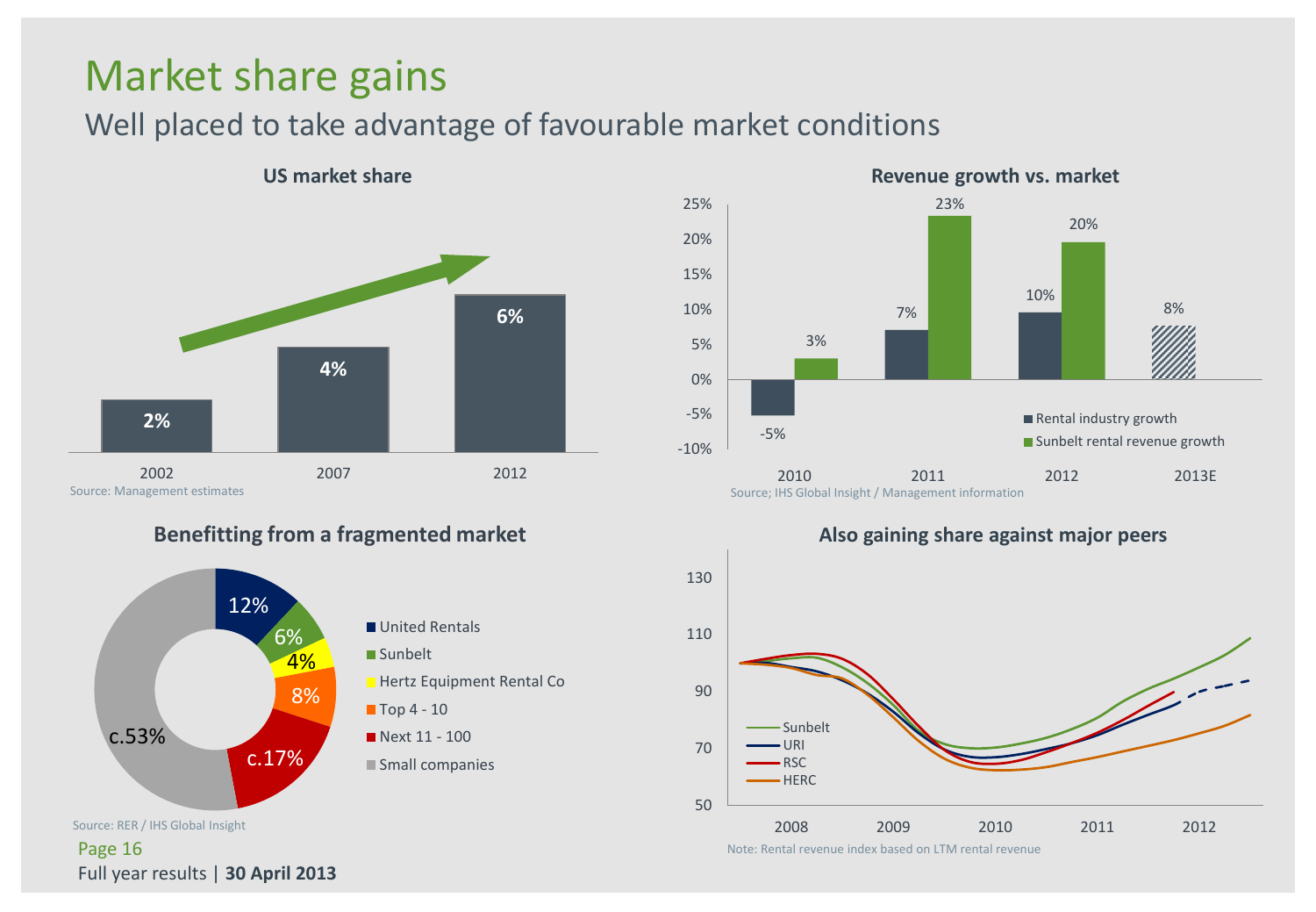### Market share gains

### A more detailed look at current trends



|             | <b>Accounts</b><br>opened in year | Revenue in the<br><u>year</u> | No of new locations in 2012/13 | <u>23</u> |
|-------------|-----------------------------------|-------------------------------|--------------------------------|-----------|
| Totally new | 24,609                            | \$80m                         | True greenfields               |           |

#### **Major success in our targeted market Greenfield / small bolt-on opportunity**

| No of new locations in 2012/13           | 23        |
|------------------------------------------|-----------|
| True greenfields                         | 17        |
| Bolt-ons                                 | 6         |
| Further greenfield / bolt-ons in 2013/14 | $30 - 40$ |
| Overall target remains an additional     | 100       |

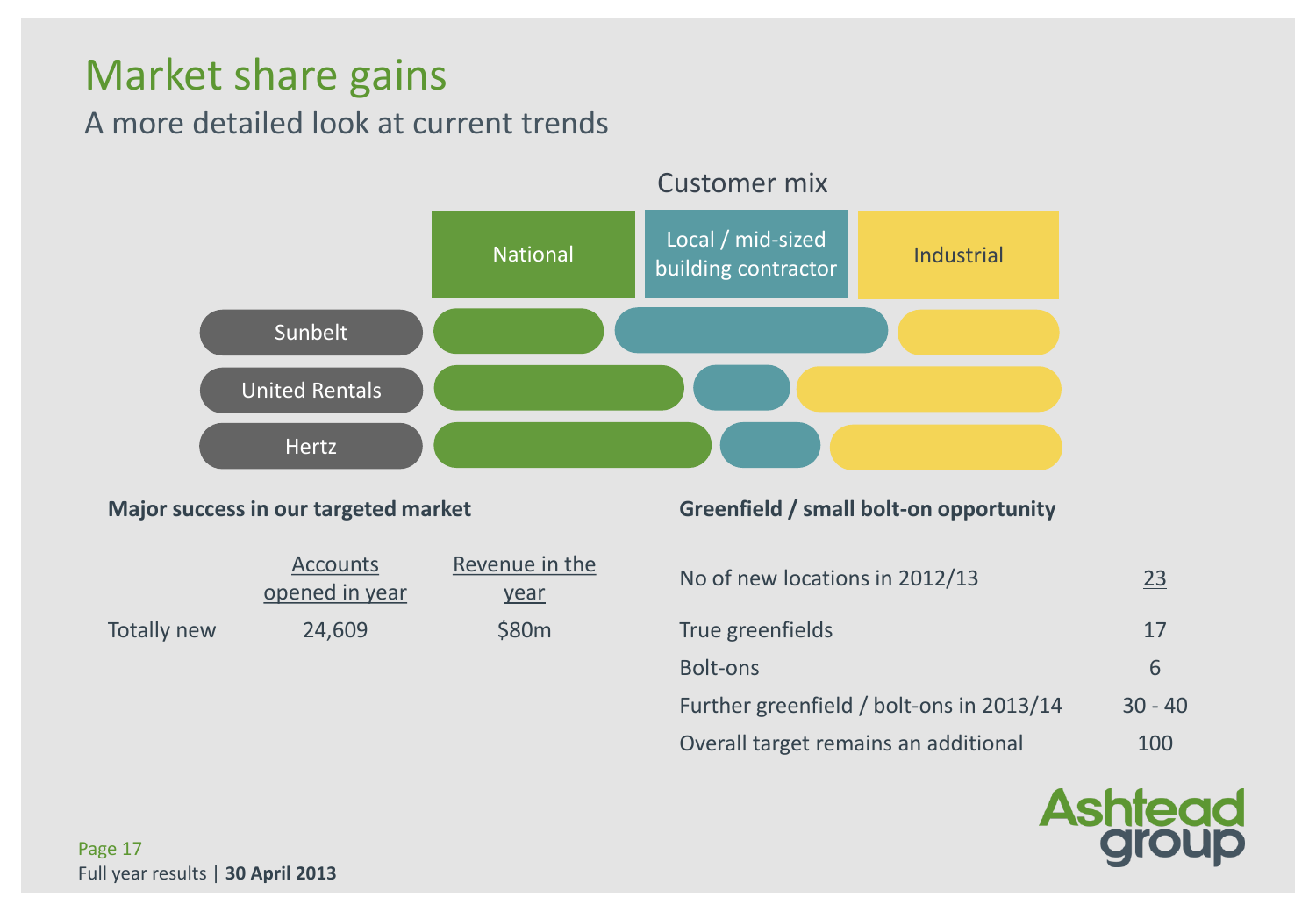### Shift to rental

Further opportunity exists but pace slows during recovery



**Development of US rental penetration**



Source: Kaplan Associates / Management estimates



Page 18 Full year results | **30 April 2013**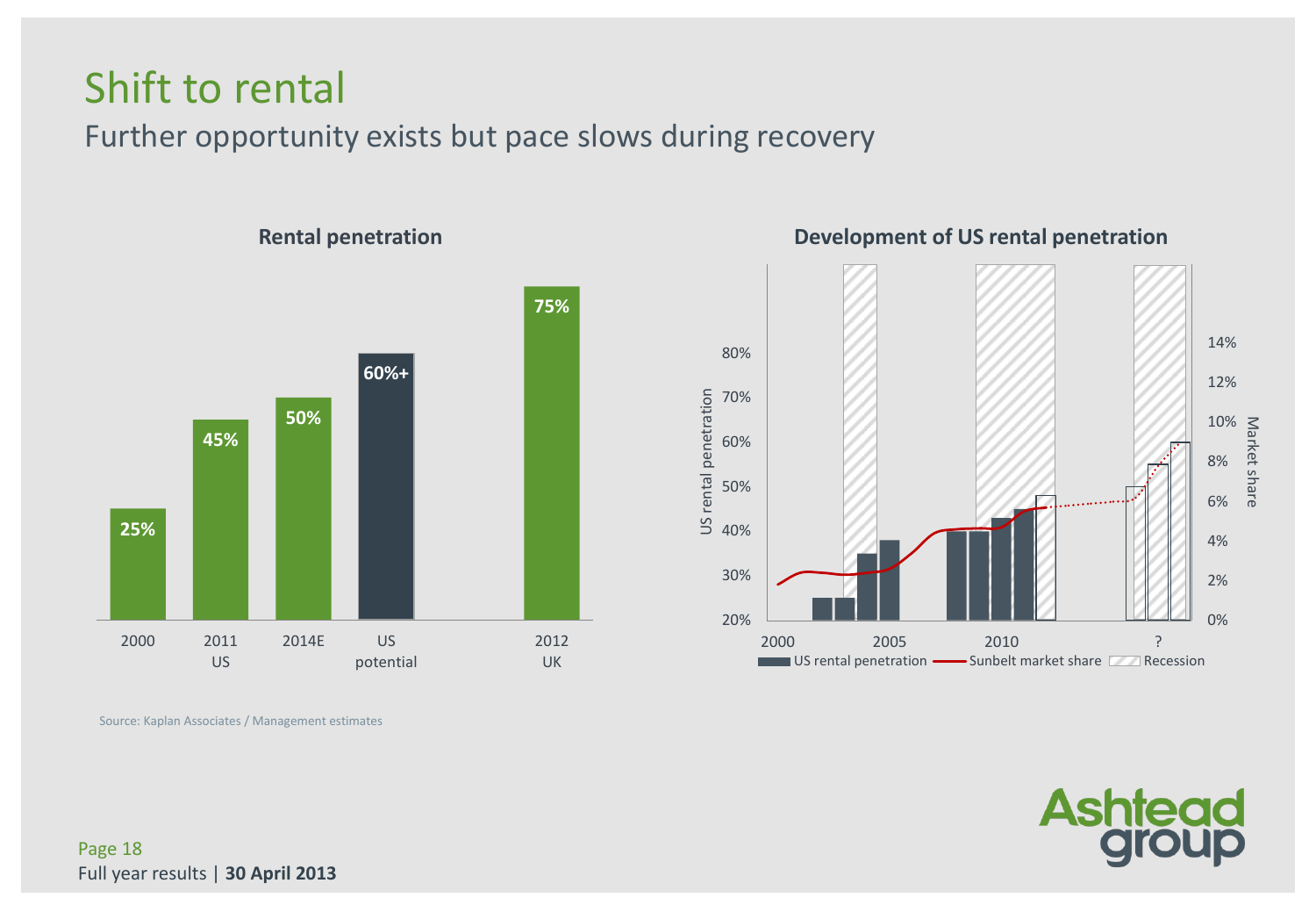## Performance through the cycle



\* Excluding goodwill

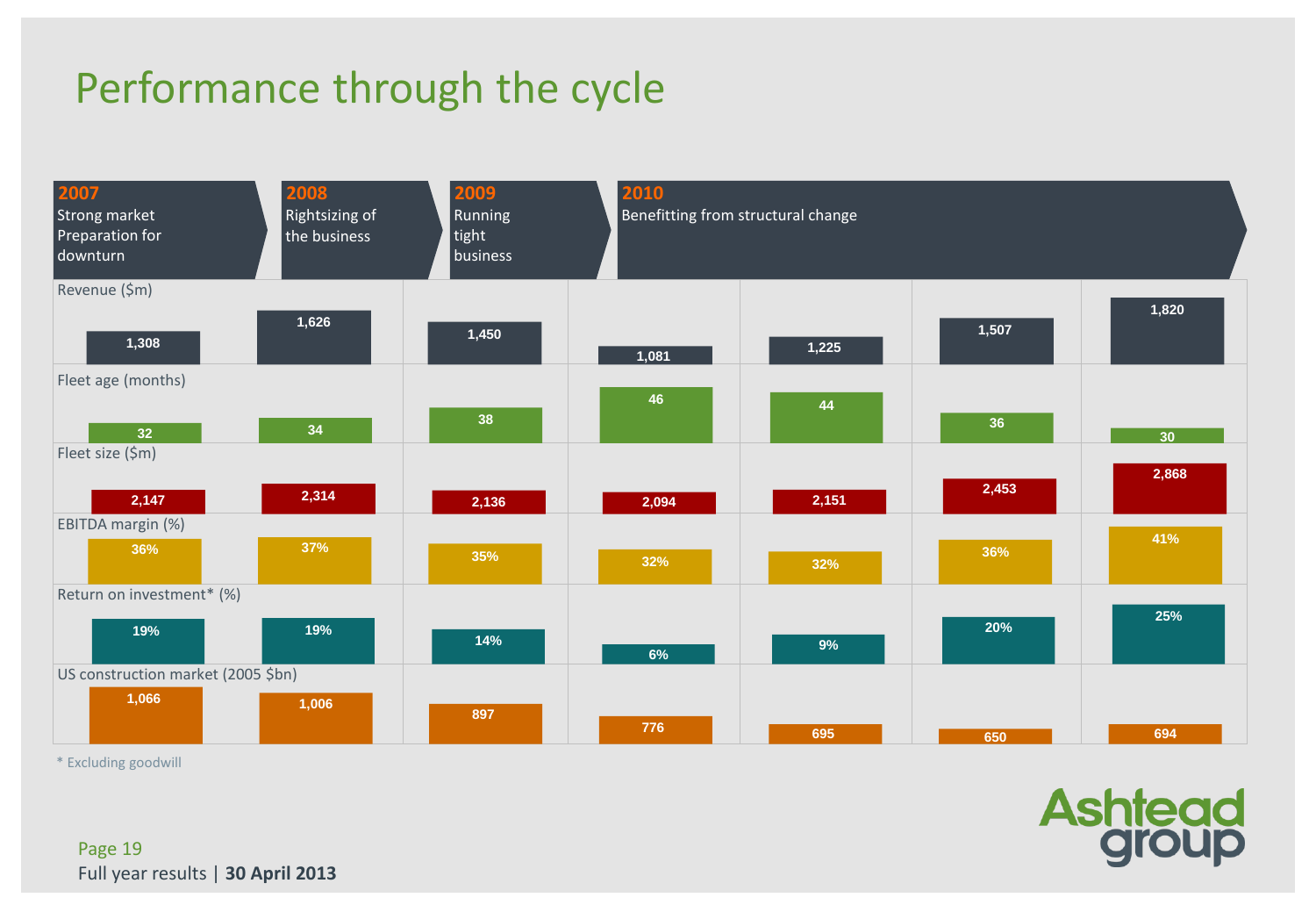### Performance through the cycle





Page 20 Full year results | **30 April 2013**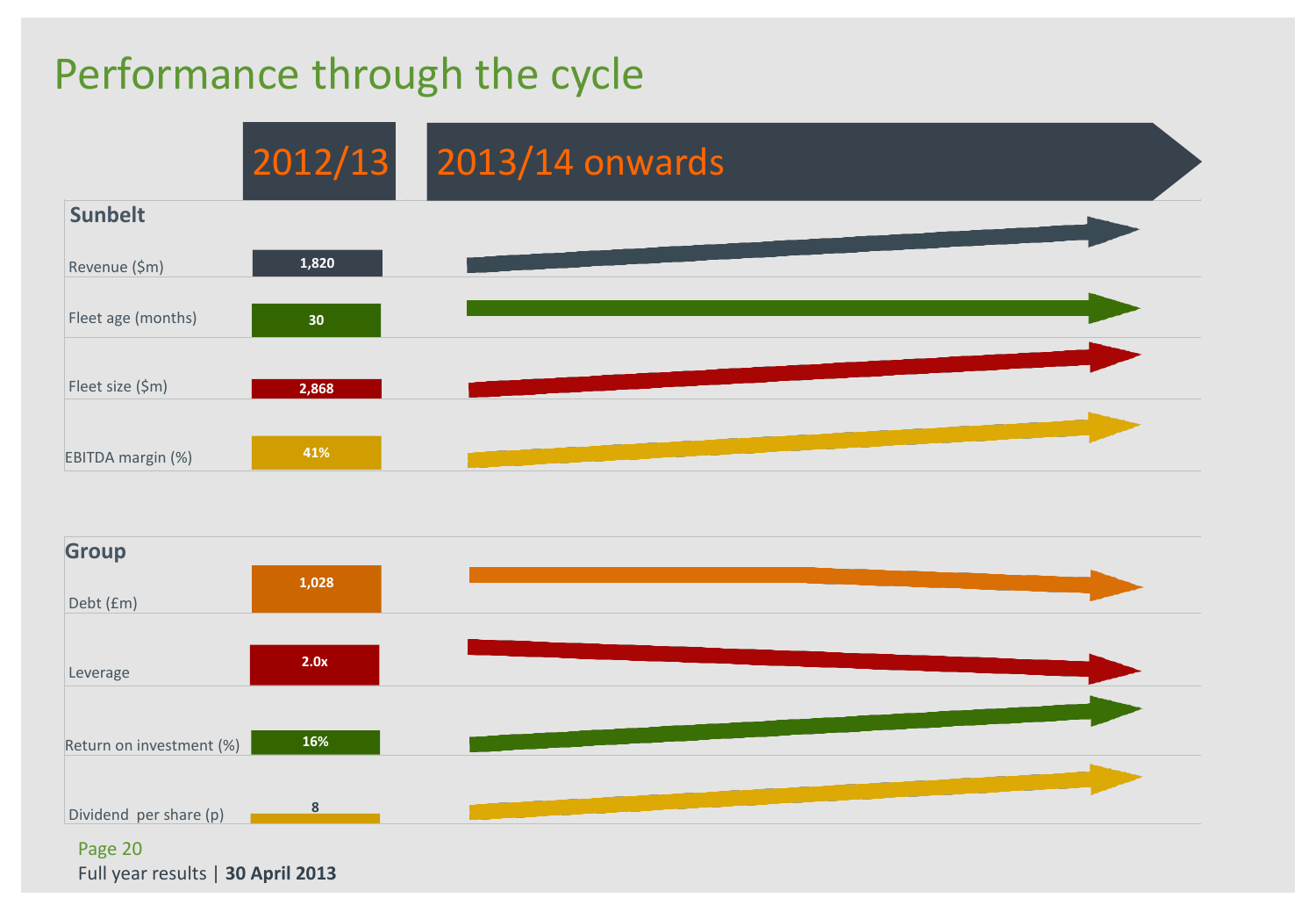### Market ready for cyclical and secular growth

Traditional view of cyclical business

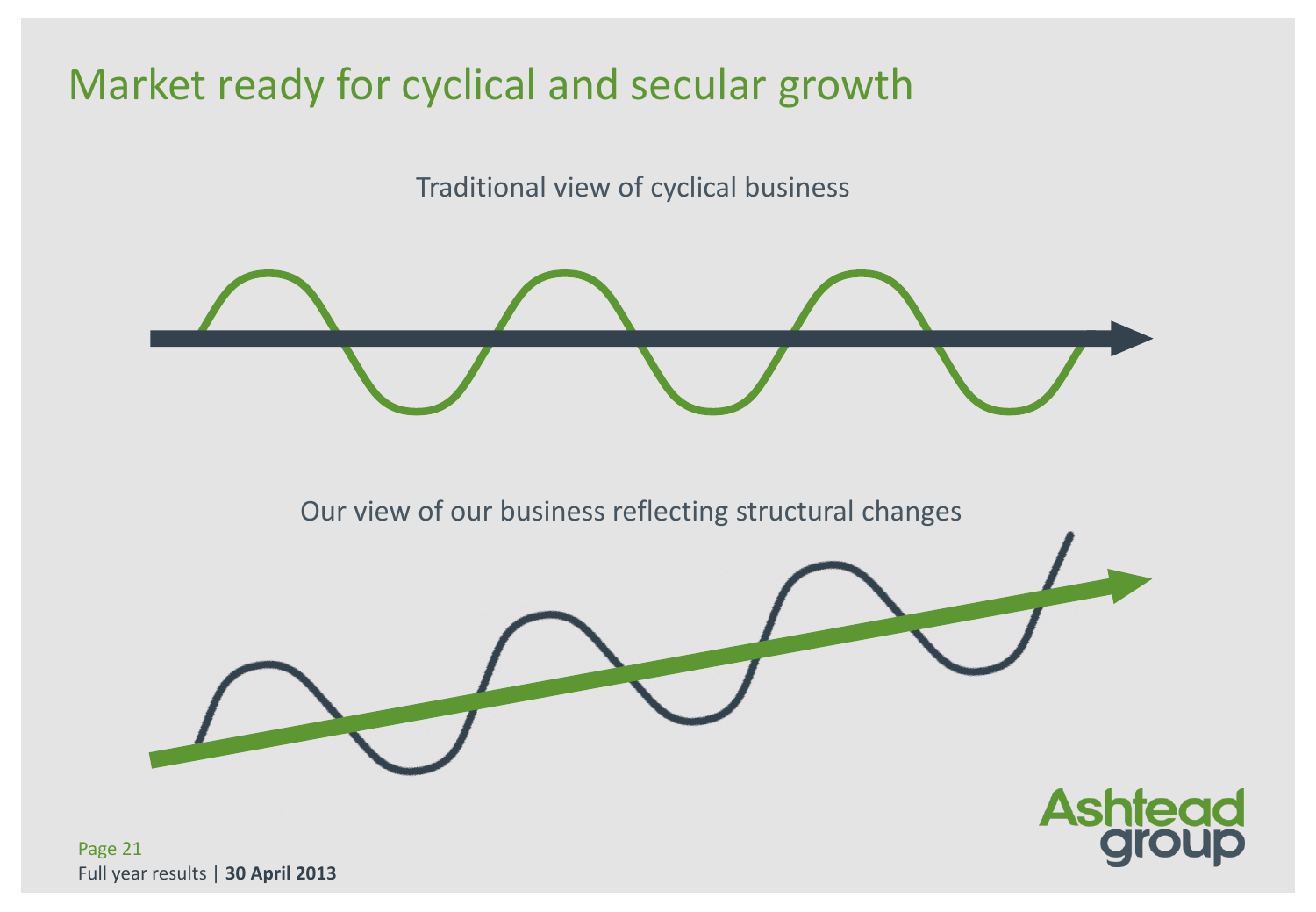### A-Plant revenue drivers

Continue to gain share although pricing remains difficult



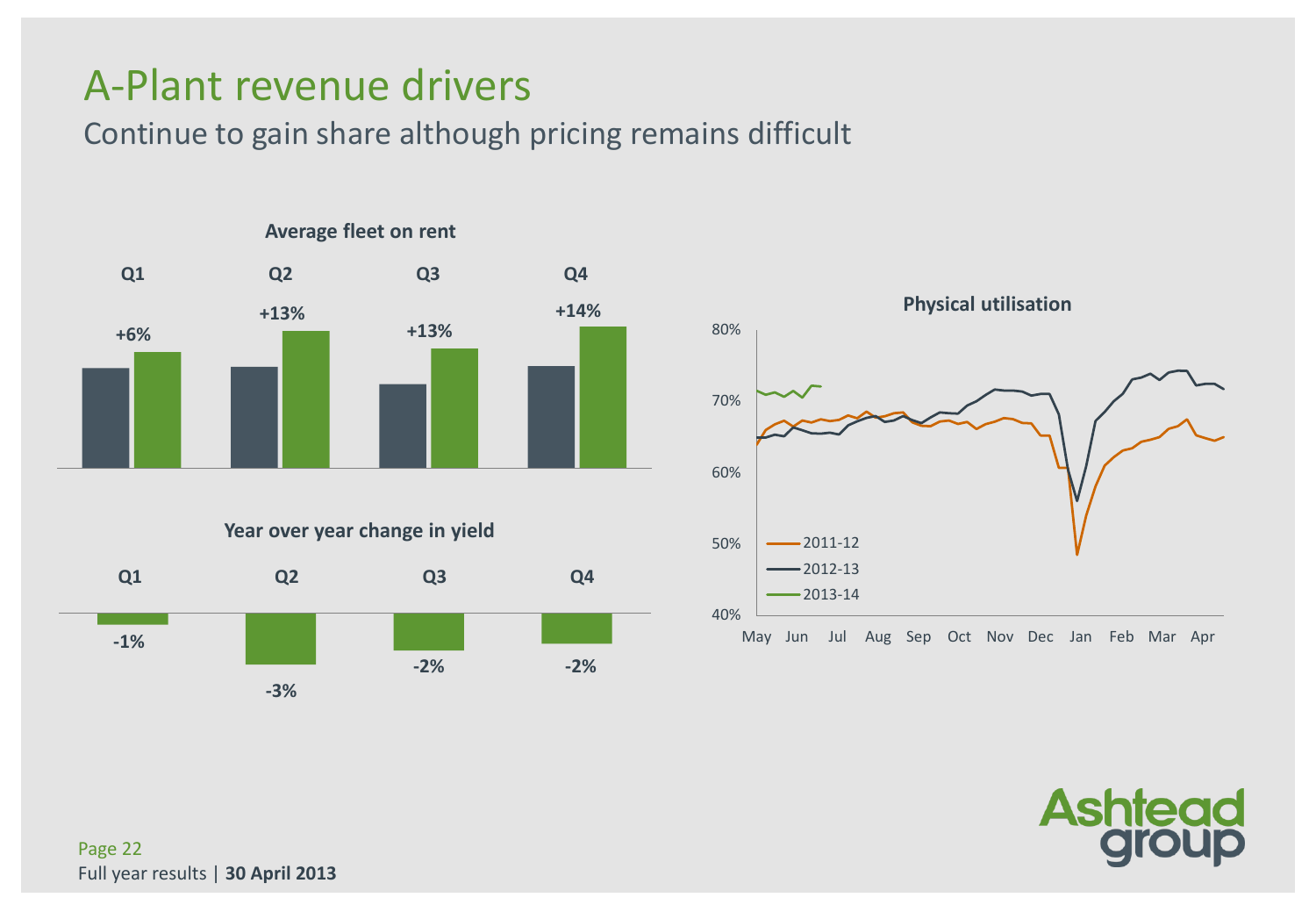### A-Plant financial summary

### Progress being made

|              | 2013 | 2012           | % change |
|--------------|------|----------------|----------|
| Revenue (£m) | 206  | 189            | $+9%$    |
| EBITDA (£m)  | 58   | 50             | $+17%$   |
| EBITA (£m)   | 12   | $\overline{7}$ | $+69%$   |
| Rol          | 5.0% | 3.2%           |          |

Market positions and group financial strength supports further progress

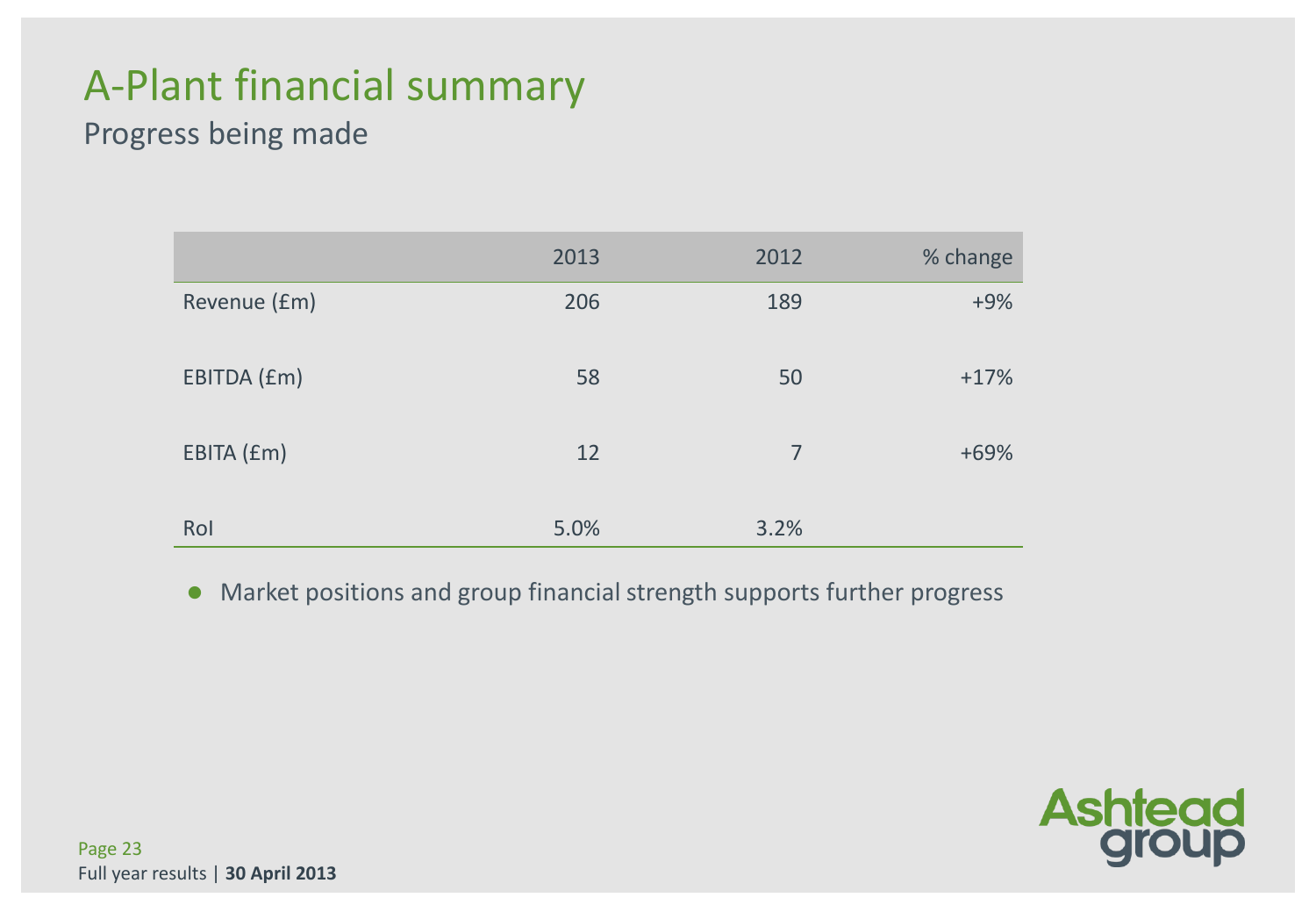### Summary

- With this momentum we now anticipate 2013/14 profits ahead of our earlier expectations
- We are well-placed to see further growth over the medium term from either continued structural change or end market recovery
- With a broad range of metrics already at record levels at this stage in the cycle, together with a strong balance sheet to support medium term growth opportunities, the Board looks forward with confidence

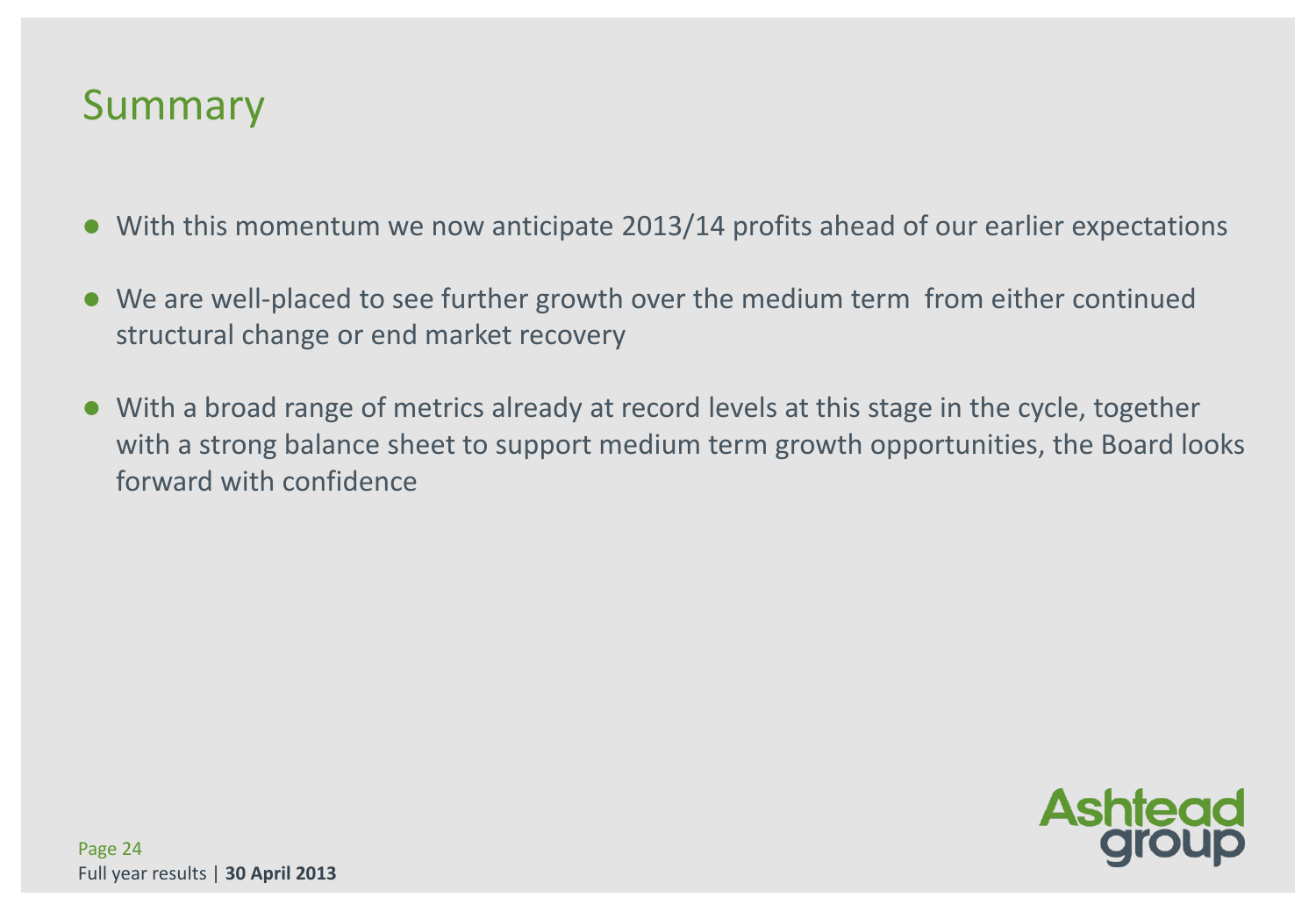# Appendices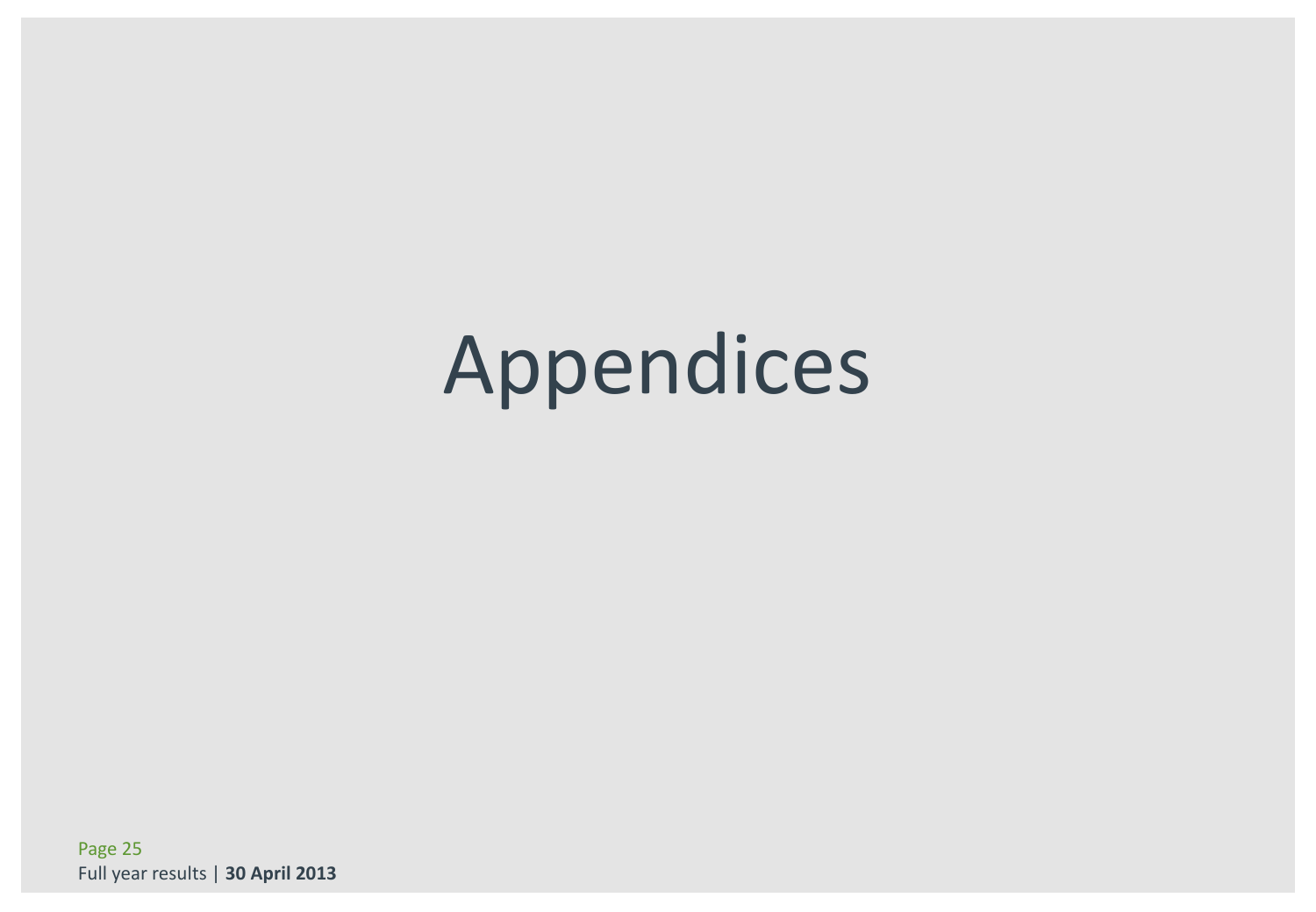### Divisional performance – Q4

|                                                    |      | Profit<br><b>EBITDA</b><br>Revenue |            |      |      |            |              |                |            |
|----------------------------------------------------|------|------------------------------------|------------|------|------|------------|--------------|----------------|------------|
|                                                    | 2013 | 2012                               | Change $1$ | 2013 | 2012 | Change $1$ | 2013         | 2012           | Change $1$ |
| Sunbelt (\$m)                                      | 452  | 377                                | $+20%$     | 170  | 124  | $+37%$     | 95           | 61             | $+55%$     |
| Sunbelt (£m)                                       | 295  | 237                                | $+24%$     | 111  | 78   | $+42%$     | 63           | 38             | $+62%$     |
| A-Plant                                            | 53   | 51                                 | $+4%$      | 14   | 13   | $+11%$     | $\mathbf{3}$ | $\overline{2}$ | $+71%$     |
| Group central costs                                |      |                                    |            | (3)  | (2)  | $+23%$     | (3)          | (2)            | $+22%$     |
|                                                    | 348  | 288                                | $+21%$     | 122  | 89   | +38%       | 63           | 38             | $+65%$     |
| Net financing costs                                |      |                                    |            |      |      |            | (11)         | (12)           | $-16%$     |
| Profit before tax, amortisation and remeasurements |      |                                    |            |      |      |            | 52           | 26             | $+104%$    |
| Amortisation and remeasurements                    |      |                                    |            |      |      |            | (2)          | 6              |            |
| Profit before taxation                             |      |                                    |            |      |      |            | 50           | 32             | $+57%$     |
| Taxation                                           |      |                                    |            |      |      |            | (16)         | (8)            | +93%       |
| Profit after taxation                              |      |                                    |            |      |      |            | 34           | 24             | $+45%$     |
| <b>Margins</b>                                     |      |                                    |            |      |      |            |              |                |            |
| - Sunbelt                                          |      |                                    |            | 38%  | 33%  |            | 21%          | 16%            |            |
| - A-Plant                                          |      |                                    |            | 27%  | 25%  |            | 6%           | 4%             |            |
|                                                    |      |                                    |            | 35%  | 31%  |            | 18%          | 13%            |            |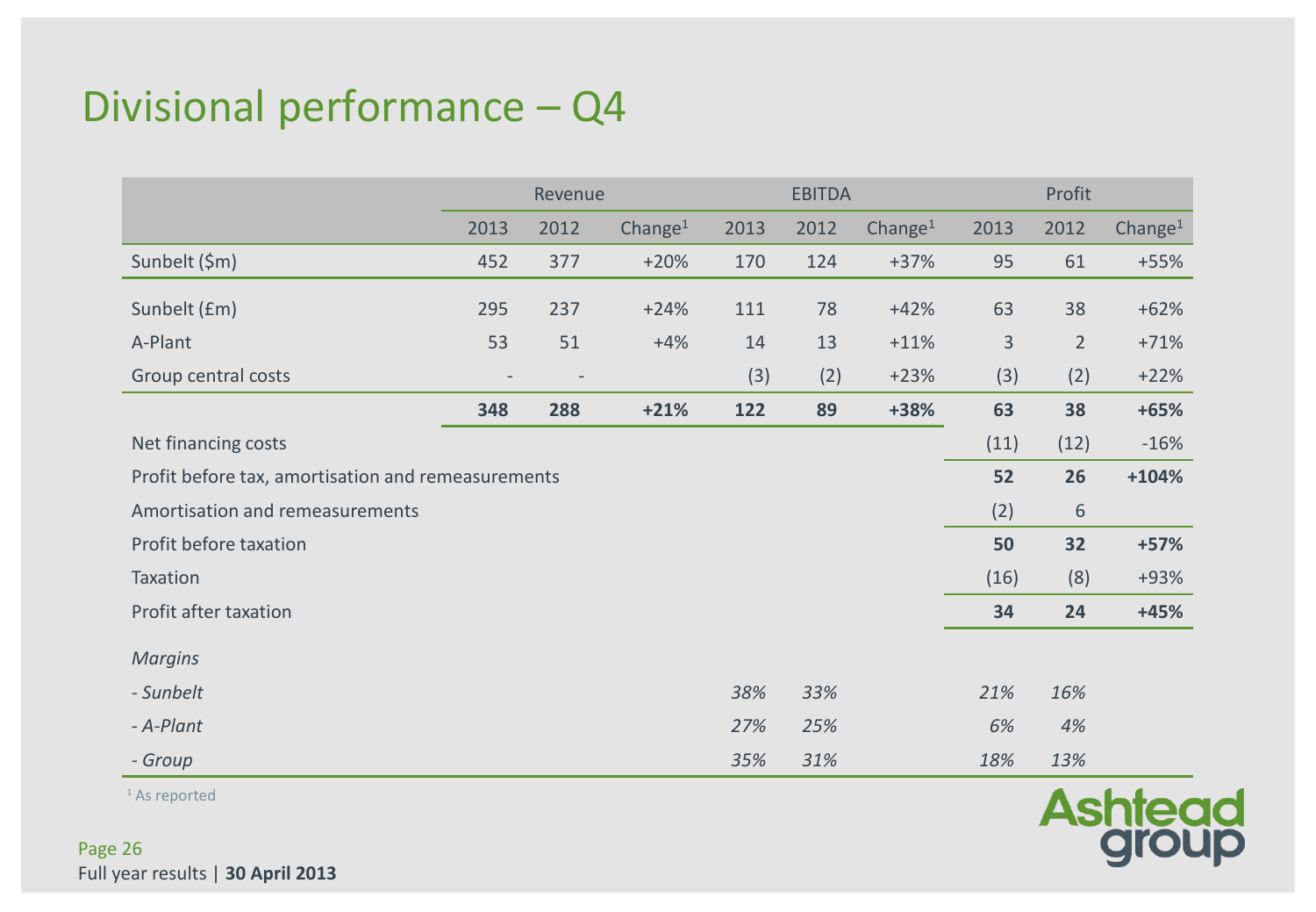### Divisional performance – twelve months

|                                                                  | Revenue |       |                     |      | <b>EBITDA</b> |                     |      | Profit         |                     |  |
|------------------------------------------------------------------|---------|-------|---------------------|------|---------------|---------------------|------|----------------|---------------------|--|
|                                                                  | 2013    | 2012  | Change <sup>1</sup> | 2013 | 2012          | Change <sup>1</sup> | 2013 | 2012           | Change <sup>1</sup> |  |
| Sunbelt (\$m)                                                    | 1,820   | 1,507 | $+21%$              | 741  | 541           | $+37%$              | 452  | 290            | +56%                |  |
| Sunbelt (£m)                                                     | 1,156   | 946   | $+22%$              | 470  | 339           | $+39%$              | 287  | 182            | +58%                |  |
| A-Plant                                                          | 206     | 189   | $+9%$               | 58   | 50            | $+17%$              | 12   | $\overline{7}$ | $+69%$              |  |
| Group central costs                                              |         |       |                     | (9)  | (8)           | $+18%$              | (9)  | (8)            | $+17%$              |  |
|                                                                  | 1,362   | 1,135 | $+20%$              | 519  | 381           | $+36%$              | 290  | 181            | $+60%$              |  |
| Net financing costs                                              |         |       |                     |      |               |                     | (43) | (51)           | $-14%$              |  |
| Profit before tax, exceptionals, amortisation and remeasurements |         |       |                     |      |               |                     | 247  | 131            | +89%                |  |
| Exceptionals, amortisation and remeasurements                    |         |       |                     |      |               |                     | (31) | (4)            |                     |  |
| Profit before taxation                                           |         |       |                     |      |               |                     | 216  | 135            | $+60%$              |  |
| Taxation                                                         |         |       |                     |      |               |                     | (77) | (47)           | $+66%$              |  |
| Profit after taxation                                            |         |       |                     |      |               |                     | 139  | 89             | $+57%$              |  |
| <b>Margins</b>                                                   |         |       |                     |      |               |                     |      |                |                     |  |
| - Sunbelt                                                        |         |       |                     | 41%  | 36%           |                     | 25%  | 19%            |                     |  |
| - A-Plant                                                        |         |       |                     | 28%  | 26%           |                     | 6%   | 4%             |                     |  |
| - Group                                                          |         |       |                     | 38%  | 34%           |                     | 21%  | 16%            |                     |  |

<sup>1</sup> As reported

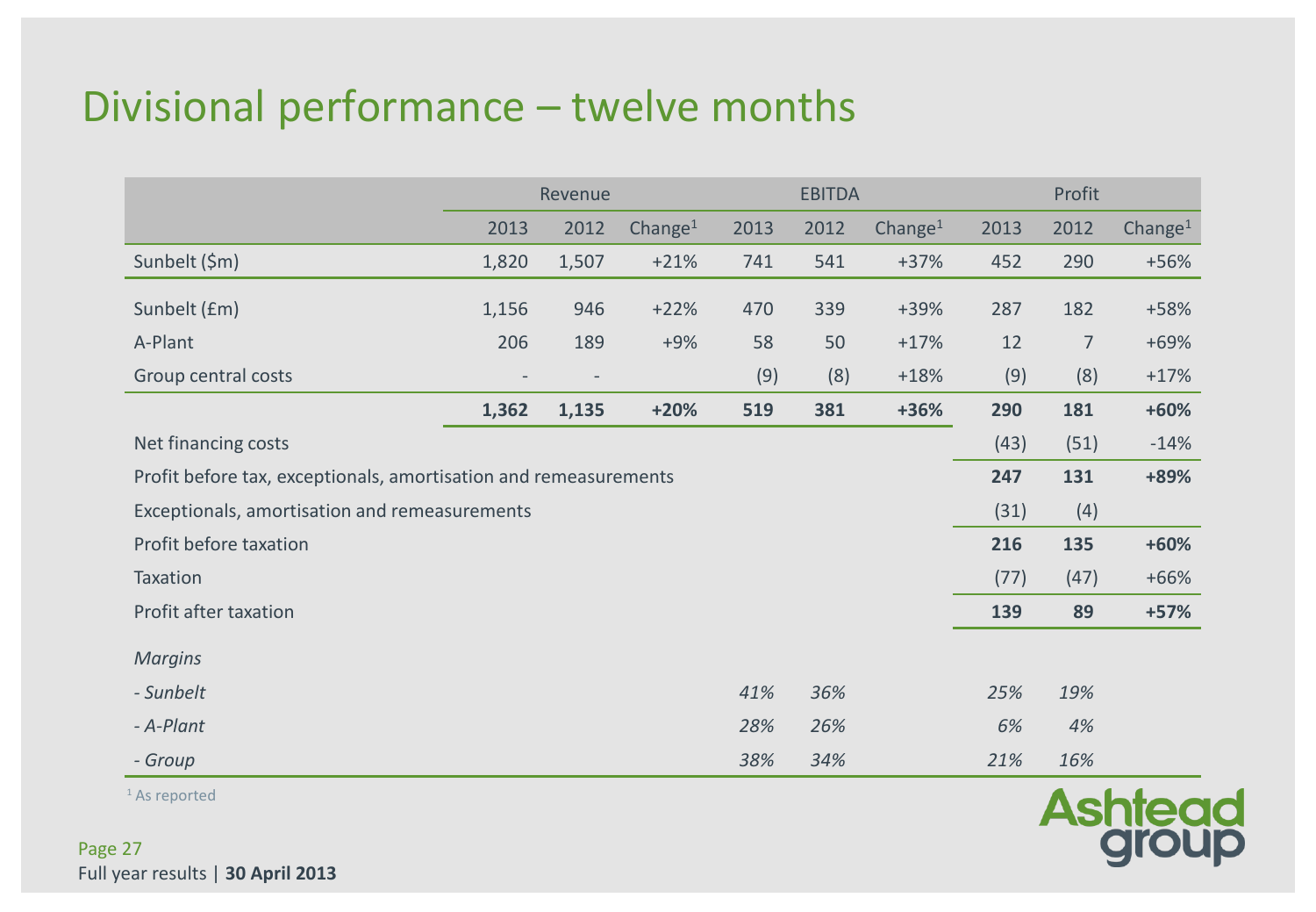### Margins continue to improve

US margins have exceeded the previous peak with substantial opportunity for future earnings growth and margin expansion









Full year results | **30 April 2013**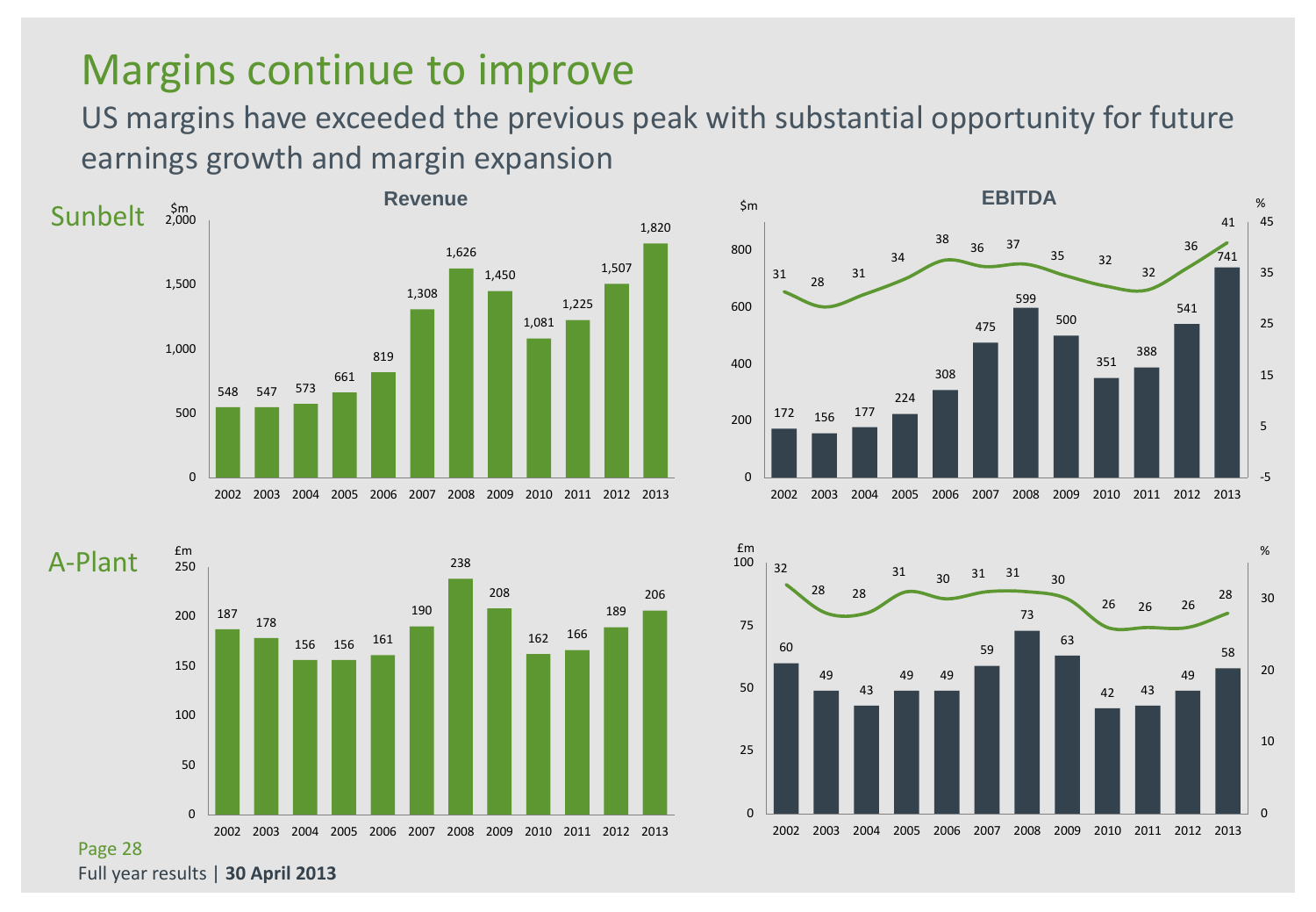### Financial strength

Growth potential is underpinned by the financial strength of the business



Page 29 Full year results | **30 April 2013**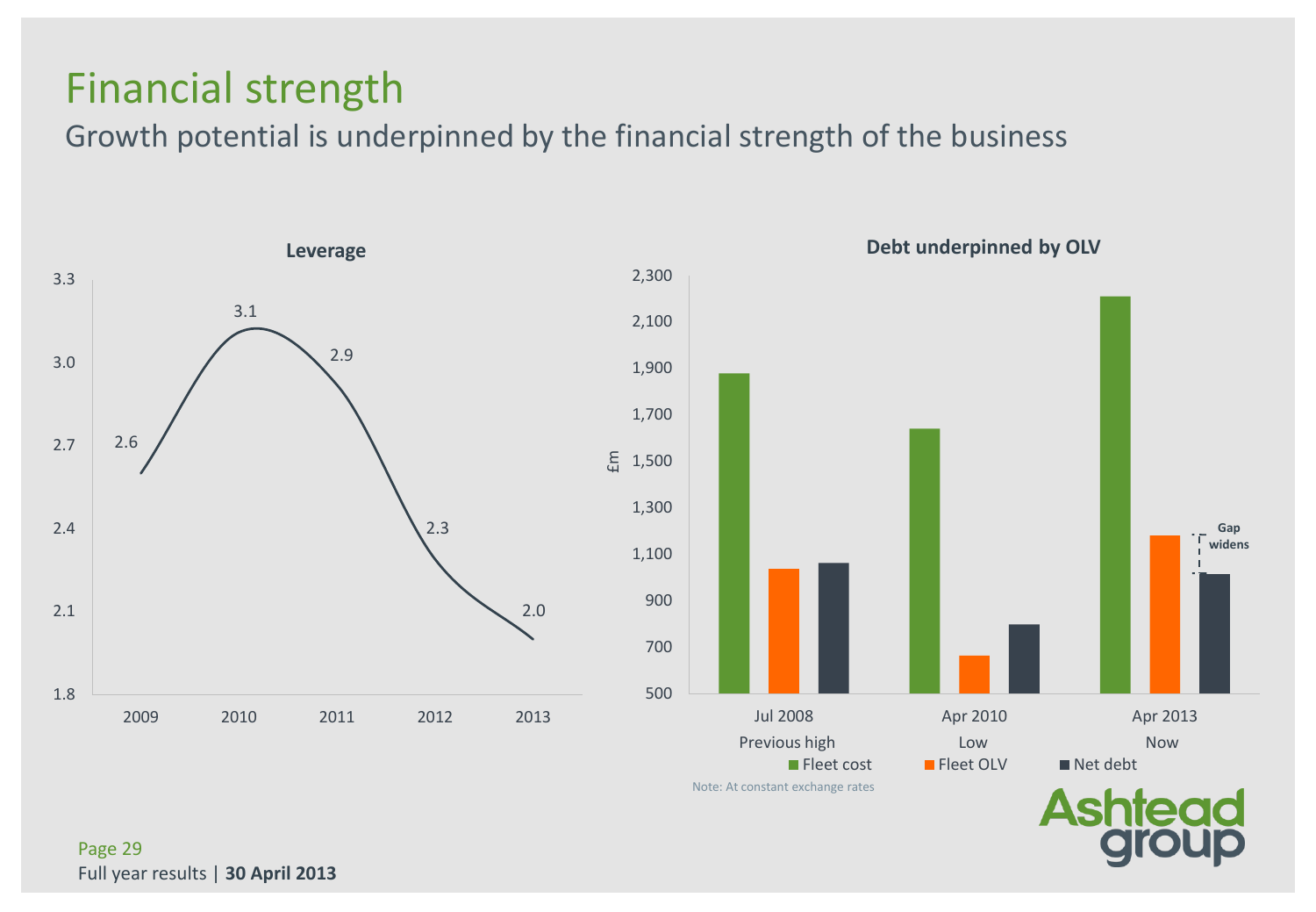## Robust debt structure with substantial capacity to fund further growth



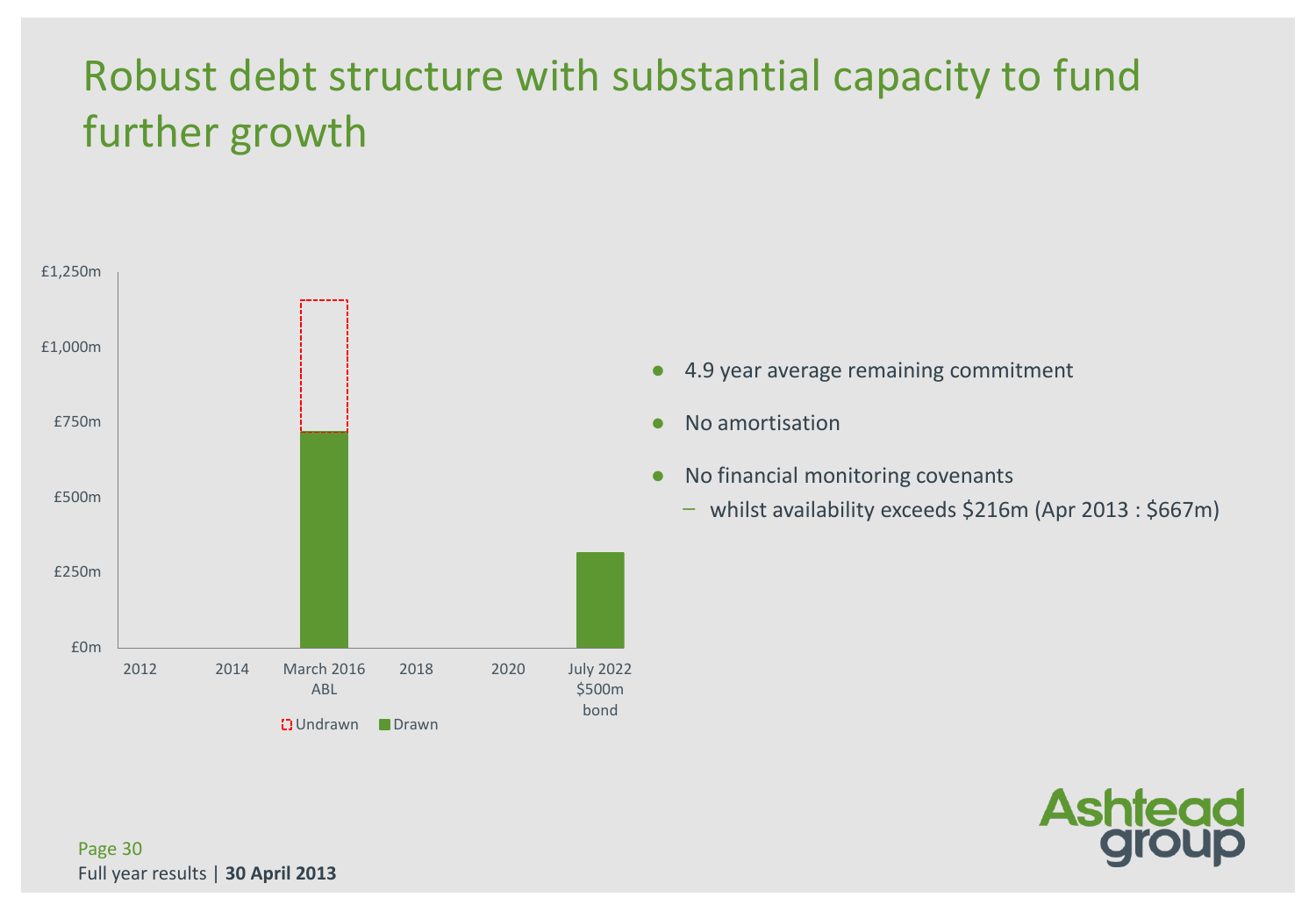## Cash flow funds organic fleet growth

| $(\text{fm})$                                                        | 2013  | 2012  | 2011                     | 2010 | 2009                     | 2008  | 2007  | 2006  | 2005                     | 2004                     | 2003 |
|----------------------------------------------------------------------|-------|-------|--------------------------|------|--------------------------|-------|-------|-------|--------------------------|--------------------------|------|
| <b>EBITDA before exceptional items</b>                               | 519   | 381   | 284                      | 255  | 359                      | 380   | 310   | 225   | 170                      | 147                      | 150  |
| <b>EBITDA</b> margin                                                 | 38%   | 34%   | 30%                      | 30%  | 33%                      | 38%   | 35%   | 35%   | 32%                      | 29%                      | 28%  |
| Cash inflow from operations before fleet<br>changes and exceptionals | 501   | 365   | 280                      | 266  | 374                      | 356   | 319   | 215   | 165                      | 140                      | 157  |
| Cash conversion ratio                                                | 97%   | 96%   | 99%                      | 104% | 104%                     | 94%   | 97%   | 96%   | 97%                      | 95%                      | 105% |
| Maintenance capital expenditure                                      | (329) | (273) | (203)                    | (43) | (236)                    | (231) | (245) | (167) | (101)                    | (83)                     | (89) |
| Disposal proceeds                                                    | 96    | 90    | 60                       | 31   | 92                       | 93    | 78    | 50    | 36                       | 32                       | 29   |
| Interest and tax                                                     | (48)  | (57)  | (71)                     | (54) | (64)                     | (83)  | (69)  | (41)  | (31)                     | (33)                     | (40) |
| Growth capital expenditure                                           | (254) | (135) | $\overline{\phantom{a}}$ |      | $\overline{\phantom{a}}$ | (120) | (63)  | (63)  | (10)                     | $\overline{\phantom{a}}$ | (18) |
| Dividends paid                                                       | (20)  | (15)  | (15)                     | (13) | (13)                     | (10)  | (7)   | (2)   | $\overline{\phantom{a}}$ | $\sim$                   | (9)  |
| Cash available to fund debt pay down or M&A                          | (54)  | (25)  | 51                       | 187  | 153                      | 5     | 13    | (8)   | 59                       | 56                       | 30   |

- Healthy EBITDA margins ensure significant top line cash generation throughout the cycle
- Cash from operations funds organic growth investment, tax, interest and dividends
- Historically, debt has only increased at times of large scale M&A

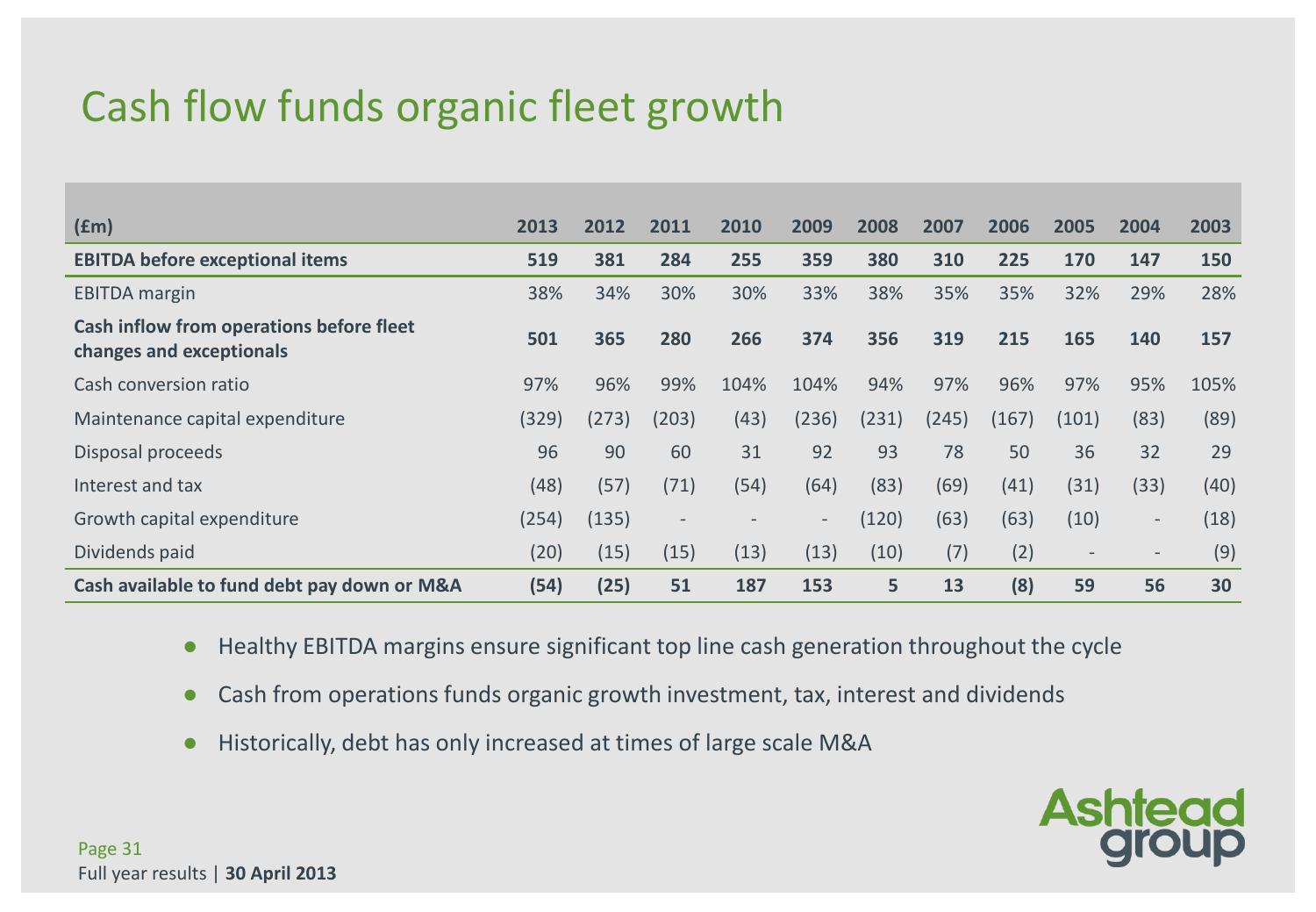### Benefit of fleet de-ageing about to be reflected in cash flow

We do not only generate cash in the downturn

| Cash flows (£m)          | 2010  | 2011  | 2012   | 2013   | Going<br>forward |
|--------------------------|-------|-------|--------|--------|------------------|
| <b>EBITDA</b>            | 255   | 284   | 381    | 519    | $\mathcal{P}$    |
| Maintenance capex        | 43    | 203   | 272    | 329    | 260              |
| Growth capital           |       |       | 135    | 254    | $\mathcal{P}$    |
| Gross capex              | 43    | 203   | 408    | 583    | $\mathcal{P}$    |
|                          |       |       |        |        |                  |
| Fleet age (no of months) | $+8$  | $-2$  | $-7$   | $-5$   | Flat             |
| Fleet at cost            | $-2%$ | $+3%$ | $+14%$ | $+14%$ | ?                |

- Typically circa 95% cash conversion of EBITDA
- Disposal proceeds broadly match interest and dividends
- 10-15% growth in fleet possible with organic cash generation

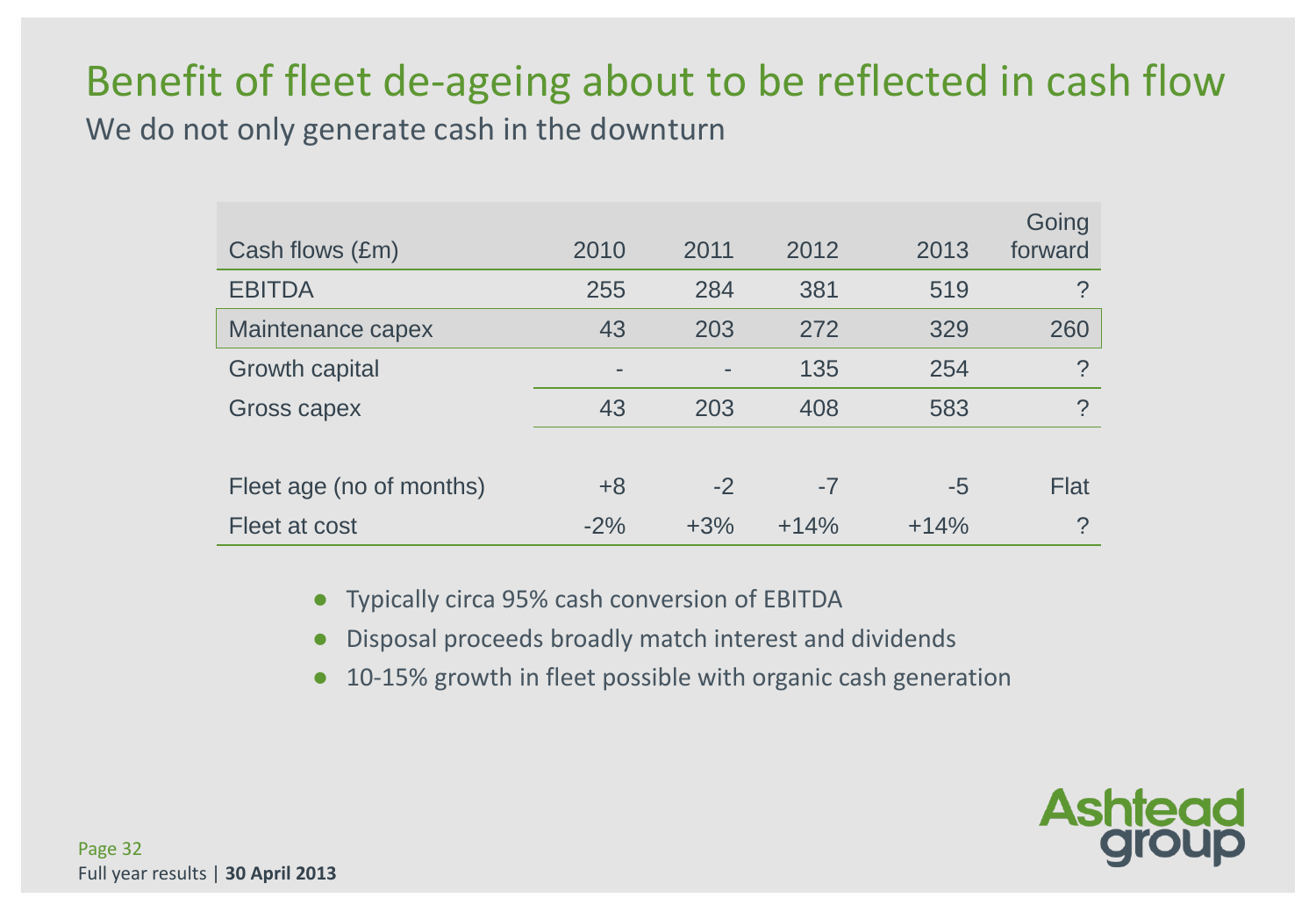## \$667m of availability at 30 April 2013 (April 12: \$516m)



Borrowing base reflects January 2013 asset values



Page 33 Full year results | **30 April 2013**